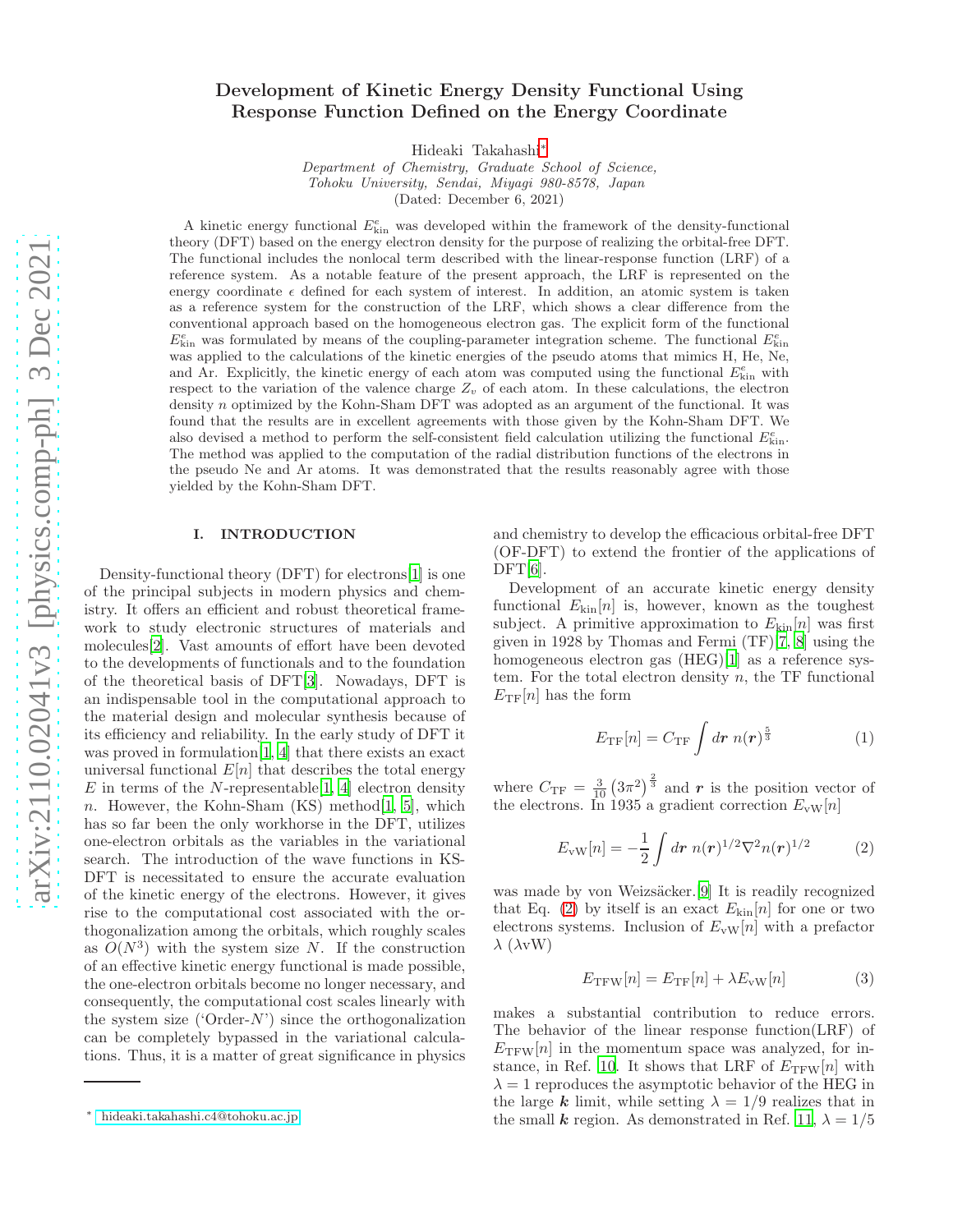gives the best results when it is applied to atoms. Unfortunately, higher order corrections to  $E_{\text{TFW}}[n]$  offers quite minor improvements at the most. It has long been considered that the deficiency of these local and semilocal kinetic operators is that they would not be able to realize the shell structures of electron densities in atoms. This motivated the introduction of the nonlocal term in the functional  $E_{kin}[n]$ .

The nonlocal effect was first incorporated into the kinetic functional  $E_{\text{CAT}}$  by Chacón, Alvarellos, and Tarazona<sup>[\[12\]](#page-14-11)</sup> through the weighted average  $\overline{n}(r)$  of the electron density n. The weight function was constructed so that the functional realizes the linear response of the HEG. Another type of the nonlocal kinetic functional  $E_{\text{WT}}[n]$  was proposed by Wang and Teter[\[13\]](#page-14-12), which also refers to the LRF of the HEG to formulate the integral kernel in the functional. Explicitly, the nonlocal term  $E_{\text{WT}}^{\text{nloc}}[n]$  in the WT functional is in the form

<span id="page-1-0"></span>
$$
E_{\rm WT}^{\rm nloc}[n] = C_{\rm WT}^{\rm nloc} \int dr dr' n(\mathbf{r})^{\alpha} \omega_0 \left( k_F |\mathbf{r} - \mathbf{r}'| \right) n(\mathbf{r}')^{\alpha} \tag{4}
$$

where  $k_F$  is the Fermi momentum of the HEG with density  $n_0$  and is given by  $k_F = (3\pi^2 n_0)^{1/3}$ .  $\alpha$  in Eq. [\(4\)](#page-1-0) was taken as  $5/6$  in the original development. For the bulk system, the average electron density in the unit cell can be adopted to  $n_0$ . The function  $\omega_0$  is related to the LRF of the HEG and it has an oscillatory behavior in real space. It is, thus, plausible that the functional is capable of producing the quantum oscillations responsible for the creation of the shell structures in atoms. Actually, Figs. 8 and 9 in Ref. [13](#page-14-12) show that the  $E_{\text{WT}}[n]$  functional yields weak, but apparent shell structures in the density profiles of atoms. Motivated by this work, Wang, Govind, and Carter made an improvement on the WT functional in Ref. [14](#page-14-13) and, further, developed a density-dependent kernel in Ref. [15.](#page-14-14) However, adapting the LRF of the HEG to atomic or molecular systems might be problematic since it is not straightforward to specify the corresponding Fermi momentum  $k_F$  for the given different positions  $\vec{r}$  and  $\vec{r}'$  since the average electron density  $n_0$ is not well defined in contrast to the bulk systems. Along this line, Huang and Carter devised a method which incorporates the gradient of the density into the kernel for the applications to semiconductors[\[16\]](#page-14-15). However, even when  $k_F$  is determined somehow, there is no good reason that LRF for the HEG will be successfully applied to the systems with large inhomogeneities. It is desirable to build a novel LRF based on another reference system to construct the nonlocal kinetic energy functional suitable for the applications to atoms and molecules.

In a recent work[\[17\]](#page-14-16), a new DFT for electrons was developed on the basis of the electron distribution  $n^e(\epsilon)$  on the energy coordinate  $\epsilon$ . The distribution  $n^e(\epsilon)$ , referred to as energy electron density, is given by the projection of the density  $n(r)$  onto the coordinate  $\epsilon$ , thus,

<span id="page-1-1"></span>
$$
n^{e}(\epsilon) = \int dr \; n(r)\delta(\epsilon - v_{\text{def}}(r)) \tag{5}
$$

where  $v_{\text{def}}(r)$  is the potential introduced to define the energy coordinate and the external potential  $v_{\text{ext}}(r)$  of interest is adopted usually. Explicitly, the coordinate  $\epsilon$ is given by

<span id="page-1-2"></span>
$$
v_{\rm def} \left( \boldsymbol{r} \right) = \sum_{\rm A} \frac{Z_{\rm A}}{\left| \boldsymbol{r} - \boldsymbol{R}_{\rm A} \right|} \tag{6}
$$

where  $\mathbf{R}_{\rm A}$  and  $Z_{\rm A}$  are the position vector and the charge of the nucleus A, respectively. Importantly, it can be proved in parallel to the Hohenberg-Kohn theorem[\[18\]](#page-14-17) that there exists one-to-one correspondence between certain subsets of the energy electron densities and the external potentials[\[17\]](#page-14-16). Furthermore, the Levy's constraint search method[\[4](#page-14-3)] can also be formulated within the DFT based on the energy electron density[\[17\]](#page-14-16). The introduction of the energy electron density  $n^e(\epsilon)$  is motivated by the fact that it offers a natural framework to incorporate the nonlocal electron correlations which are crucial in describing the chemical bond dissociations. The correlation is often referred to as static correlation(SC) or left-right correlation. In Ref. [17](#page-14-16) a prototype of the SC energy functional was constructed utilizing  $n^e(\epsilon)$  and a more sophisticated functional was developed in a subsequent paper[\[19](#page-14-18)].

In the present work, a prototype of the kinetic energy functional is developed for the applications to atoms, where a nonlocal kinetic potential is constructed on the energy coordinate. It should also be noted that the LRF of the individual atomic system instead of HEG is utilized to build the nonlocal term in contrast to the previous works. At this stage, our kinetic energy functional is only applicable to atoms. The performance is examined by computing the energies of the atoms with shifted nuclear charges. The radial electron distributions around the nucleus for the atom are also computed. The results are compared with those obtained by using the functional  $E_{\text{TFW}}[n]$  in Eq. [\(3\)](#page-0-2) and those by the KS-DFT calculation.

The organization of the paper is as follows. In Section II, we provide the theoretical details for the construction of the nonlocal kinetic energy functional of the energy electron density, following a brief review of the LRF of the HEG is presented at first. Section III is devoted to describe the details of the numerical implementations and calculations. The results and discussion are presented in Section IV. The summary and the perspective are given in the last section.

### II. THEORY AND METHOD

In this section, theoretical and methodological details are provided for the construction of the kinetic energy functional. In subsection A, we briefly review the relation of the functional derivative of the kinetic potential with the linear-response function of the system. Then, we illustrate the projection of the nonlocal term in the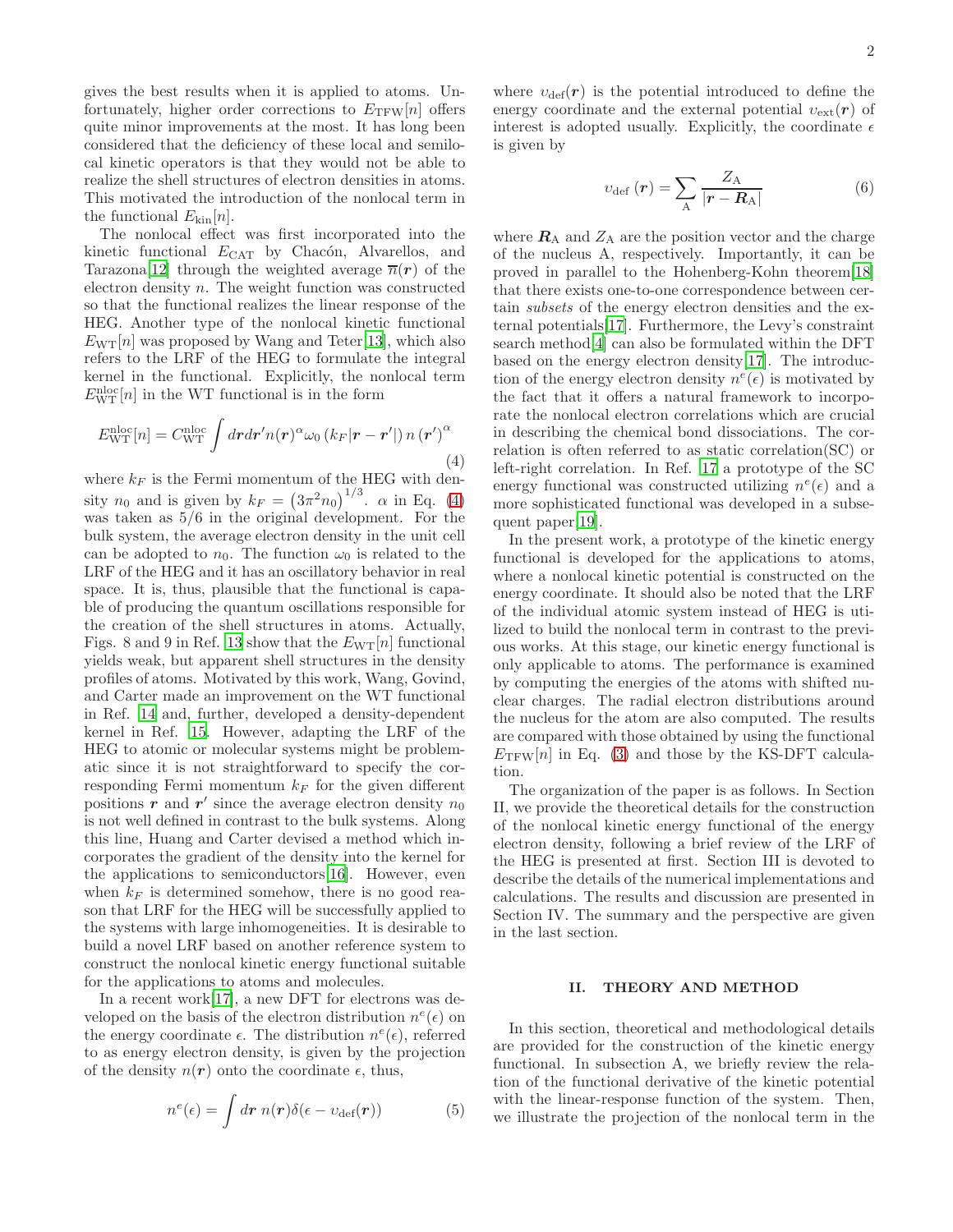kinetic energy functional onto the energy coordinate with a focus placed on its justification. In the third subsection, the explicit form of the kinetic energy functional is developed on the basis of the coupling-parameter integration. The methodology to realize the self-consistent field calculation (SCF) with the present approach is given in the last subsection.

### A. Linear-Response Function

We first review the relationship between the kinetic potential and the linear response function(LRF) of the system of interest for later reference. We assume that an energy functional  $E[n]$  of the density  $n(r)$  is given. In the density functional framework,  $E[n]$  can be further decomposed into the contributions

<span id="page-2-0"></span>
$$
E[n] = E_{\rm kin}[n] + E_{\rm H}[n] + E_{xc}[n] + E_{\rm ext}[n] \tag{7}
$$

In Eq. [\(7\)](#page-2-0),  $E_H[n]$  is the Hartree energy due to the classical Coulomb repulsion among electrons,  $E_{xc}[n]$  is the exchange-correlation energy, and  $E_{\text{ext}}$  is the interaction energy between the density  $n$  and the external potential  $v_{\text{ext}}(r)$ . At the equilibrium of the electronic state, the functional derivative of the energy with respect to the density becomes the chemical potential  $\mu$  of the electron,

$$
\frac{\delta E[n]}{\delta n(\mathbf{r})} = \frac{\delta E_{\text{kin}}[n]}{\delta n(\mathbf{r})} + \frac{\delta}{\delta n(\mathbf{r})} (E_{\text{H}}[n] + E_{xc}[n] + E_{\text{ext}}[n])
$$

$$
= v_{\text{kin}}[n](\mathbf{r}) + v_{\text{eff}}[n](\mathbf{r}) = \mu \tag{8}
$$

where  $v_{\text{eff}}[n](r)$  is the effective potential due to the electron correlations and the external potential. Since it is assumed the system is in the stationary state, the second derivative of the left hand side of Eq. [\(8\)](#page-2-1) leads to zero,

<span id="page-2-2"></span>
$$
\frac{\delta^2 E[n]}{\delta n(\mathbf{r}) \delta n(\mathbf{r}')} = \frac{\delta v_{\text{kin}}[n](\mathbf{r})}{\delta n(\mathbf{r}')} + \frac{\delta v_{\text{eff}}[n](\mathbf{r})}{\delta n(\mathbf{r}')} = 0 \quad (9)
$$

It should be noticed that the second term of the right hand side of the first equality in Eq. [\(9\)](#page-2-2) represents the inverse of the response function  $\chi(\mathbf{r}, \mathbf{r}')$  of the system. Thus, the functional derivative of the kinetic potential is directly related to the response function of the system,

<span id="page-2-6"></span>
$$
\frac{\delta v_{\text{kin}}[n](\boldsymbol{r})}{\delta n(\boldsymbol{r}')} = -\frac{\delta v_{\text{eff}}[n](\boldsymbol{r})}{\delta n(\boldsymbol{r}')} = -\chi^{-1}(\boldsymbol{r}, \boldsymbol{r}') \qquad (10)
$$

This equation constitutes the basis of the constructions of the nonlocal kinetic functionals  $E_{\text{CAT}}[12]$  $E_{\text{CAT}}[12]$ ,  $E_{\text{WT}}[13]$  $E_{\text{WT}}[13]$  $E_{\text{WT}}[13]$ , and their modifications. Importantly, all of these studies refer to the Lindhard function[\[20\]](#page-14-19), that is, the linear-response function  $\chi_0(k_F; |r-r'|)$  of the homogeneous electron gas (HEG) for the sake of numerical convenience. In the construction of the nonlocal energy in the WT functional[\[13\]](#page-14-12), for instance, the integral kernel  $\omega$  in Eq. [\(4\)](#page-1-0) is obtained

by excluding the terms corresponding to the local and semi-local energies  $E_{\text{TF}}$  and  $E_{\text{vW}}$  from  $-\chi_0^{-1}$ . Although the average density  $n_0$  is well defined in bulk system, it cannot be determined for atoms and molecules at least in a natural manner. Moreover, the applicability of the LRF of the HEG to atoms and molecules that have extreme inhomogeneity is not yet well examined. It is, thus, desirable to devise a new approach using the LRF for some inhomogeneous reference system to construct the kinetic energy density functional applicable to the systems with large inhomogeneities.

### B. Projection of Nonlocal Kinetic Energy Functional onto the Energy Coordinate

As mentioned in Introduction, a novel framework of the DFT was developed[\[17\]](#page-14-16) in 2018 on the basis of the energy electron density  $n^e(\epsilon)$  defined in Eq. [\(5\)](#page-1-1). The construction of this theory was, in part, motivated by a hypothesis by Parr et al. in Ref. [21.](#page-14-20) They advocated that the contours of the electron densities of molecules are more or less parallel to those of the bare nuclear potentials, that is, Eq. [\(6\)](#page-1-2) itself. Actually, this is valid for the densities in atomic systems. With this in mind, we reformulate the nonlocal term  $E_{\text{WT}}^{\text{nloc}}[n]$  in Eq. [\(4\)](#page-1-0) with the method of the energy representation. First, we consider the general form  $E_{\text{gWT}}^{\text{nloc}}[n]$  of the nonlocal term of the WT functional, which may be written as

<span id="page-2-3"></span>
$$
E_{\text{gWT}}^{\text{nloc}}[n] = C_{\text{gWT}}^{\text{nloc}} \int dr dr' n(r)^{\alpha} \omega(r, r') n(r')^{\alpha} \quad (11)
$$

<span id="page-2-1"></span>Note that the integral kernel  $\omega_0$  built for the HEG is replaced by some general function  $\omega$  in Eq. [\(11\)](#page-2-3). We also suppose that the following relation is satisfied at least approximately,

<span id="page-2-4"></span>
$$
n(\mathbf{r}) = \tilde{n}^e(\epsilon)|_{\epsilon = v_{\text{def}}(\mathbf{r})}
$$
\n(12)

where  $\tilde{n}^e(\epsilon)$  is a certain function of  $n^e(\epsilon)$ . In Eq. [\(12\)](#page-2-4), the density  $n(r)$  is supposed to be nearly constant on the hypersurface with the energy coordinate  $\epsilon$  specified by  $\epsilon = v_{\text{def}}(\mathbf{r}).$   $n(\mathbf{r})$  can be regarded as a composite function, thus,  $n(r) = \tilde{n}^e(v_{\text{def}}(r))$ . Eq. [\(11\)](#page-2-3) can then be cast into the form of the energy representation,

<span id="page-2-5"></span>
$$
E_{\text{gWT}}^{\text{nloc}}[n] = C_{\text{gWT}}^{\text{nloc}} \int dr dr' n(r)^{\alpha} \omega(r, r') n(r')^{\alpha}
$$
  
\n
$$
= C_{\text{gWT}}^{\text{nloc}} \int d\epsilon d\epsilon' \int dr dr' \delta(\epsilon - v_{\text{def}}(r))
$$
  
\n
$$
\times \delta (\epsilon' - v_{\text{def}}(r')) n(r)^{\alpha} \omega(r, r') n(r')^{\alpha}
$$
  
\n
$$
= C_{\text{gWT}}^{\text{nloc}} \int d\epsilon d\epsilon' \tilde{n}^{\epsilon} (\epsilon)^{\alpha} \tilde{n}^{\epsilon} (\epsilon')^{\alpha}
$$
  
\n
$$
\int dr dr' \delta(\epsilon - v_{\text{def}}(r)) \delta (\epsilon' - v_{\text{def}}(r')) \omega(r, r')
$$
  
\n
$$
= C_{\text{gWT}}^{\text{nloc}} \int d\epsilon d\epsilon' \tilde{n}^{\epsilon} (\epsilon)^{\alpha} \omega^{\epsilon} (\epsilon, \epsilon') \tilde{n}^{\epsilon} (\epsilon')^{\alpha} \qquad (13)
$$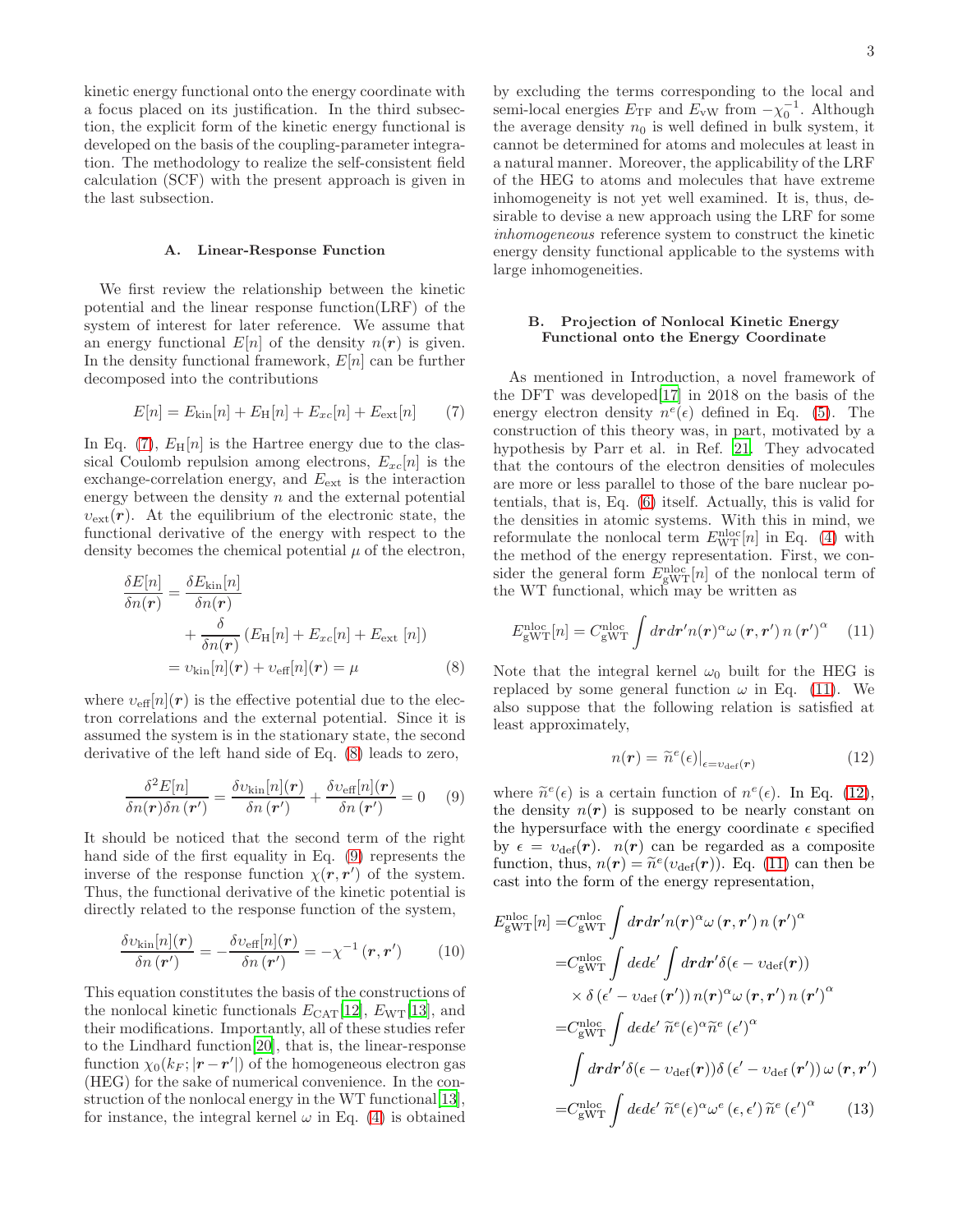Note that the integral kernel  $\omega(\mathbf{r}, \mathbf{r}')$  in the generalized WT functional is represented with the energy coordinate in Eq. [\(13\)](#page-2-5). It is readily recognized that the transformation from Eq.  $(11)$  to Eq.  $(13)$  can be performed without approximations as long as Eq. [\(12\)](#page-2-4) holds exactly. In practice, however,  $\tilde{n}(\epsilon)$  in Eq. [\(13\)](#page-2-5) is taken as the average electron density of the region with coordinate  $\epsilon$ , thus,

$$
\widetilde{n}(\epsilon) = \Omega(\epsilon)^{-1} \int d\mathbf{r} \; n(\mathbf{r}) \delta(\epsilon - v_{\text{def}}(\mathbf{r})) \qquad (14)
$$

where  $\Omega(\epsilon)$  is the volume of the spatial region with the energy coordinate  $\epsilon$  and is given by

$$
\Omega(\epsilon) = \int d\mathbf{r} \; \delta(\epsilon - v_{\text{def}}(\mathbf{r})) \tag{15}
$$

The validity of projecting the kernel  $\omega(\mathbf{r}, \mathbf{r}')$  and the density  $n(r)$  onto the energy coordinate is guaranteed by the framework of the DFT using the distribution  $n^e(\epsilon)$ where the one-to-one correspondence is established [\[17\]](#page-14-16) between a certain subset of  $n^e(\epsilon)$  and a subset of the external potential  $v^e(\epsilon)$  defined with Eq. [\(6\)](#page-1-2).

It is also worth discussing the numerical advantage of taking the projection of the kernel  $\omega$ . In a numerical implementation, the LRF for some reference system should be somehow inverted to obtain the kinetic potential. However, it is probably infeasible in practice to make the inversion of the response function  $\chi(\mathbf{r}, \mathbf{r}')$  represented on the real space since it has six variables at each matrix element. A possible way to overcome the problem is to introduce some basis functions to represent the response function so that one can reduce the size of the matrix. However, the basis functions suitable for the expansion of  $\chi$  is not known to the best of our knowledge.

We close this subsection with a brief summary. Provided that the nonlocal functional model in Eq. [\(11\)](#page-2-3) is adequate for some applications, the functional projected onto the energy coordinate (Eq. [\(13\)](#page-2-5)) will also be applicable since the electron density is reasonably supposed to be nearly constant on the isosurfaces of energy coordinates. In the next subsection, we provide an explicit form of a kinetic energy functional represented on the coordinate  $\epsilon$  although it cannot be used for general purposes.

### C. Nonlocal Kinetic Energy in the Energy Representation

In this subsection we develop a kinetic energy functional represented on the energy coordinate. We note that the functional will refer to the linear-response function(LRF) of some inhomogeneous electron density. In the previous works, the nonlocal term  $E_{\text{WT}}^{\text{nloc}}[n]$  defined in Eq. [\(4\)](#page-1-0) and its sophisticated forms were tested through several applications and their efficiencies were demonstrated to a certain extent. However, it is not known

whether the same form will be as effective a functional as the functional that utilizes the LRF of an inhomogeneous system. We, thus, propose a prototype of the kinetic energy functional with another form although the applicability to general systems might be lost.

To do this we introduce a parameter  $\lambda$  which couples the reference density  $n_0(\mathbf{r})$  and the target density  $n_1(\mathbf{r})$ . In the construction of the functional it is presumed that the corresponding kinetic potential  $v_{\text{kin}}[n_0](r)$  and the energy  $E_{\text{kin}}[n_0]$  for the given density  $n_0$  are somehow provided from the outset. This is the major drawback of the present approach since the preparation of the reasonable  $v_{\rm kin}[n_0](r)$  and  $E_{\rm kin}[n_0]$  can be a difficult problem by itself. However, there have been a lot of functionals that yield better kinetic potentials and energies for the non-selfconsistent densities. The choice of the functional suitable for our functional is not a subject in the present work and it will be examined in a forthcoming issue. Anyway, the kinetic energy  $E_{kin}[n_1]$  can be formulated through the coupling parameter integration,

$$
E_{\rm kin}[n_1] = E_{\rm kin}[n_0] + \int_0^1 d\lambda \frac{dE_{\rm kin}[n_\lambda]}{d\lambda}
$$
  
=  $E_{\rm kin}[n_0] + \int_0^1 d\lambda \int dr \frac{dn_\lambda(\mathbf{r})}{d\lambda} \frac{\delta E_{\rm kin}[n_\lambda]}{\delta n_\lambda(\mathbf{r})}$   
=  $E_{\rm kin}[n_0] + \int dr ((n_1(\mathbf{r}) - n_0(\mathbf{r}))$   
 $\times \int_0^1 d\lambda \frac{\delta E_{\rm kin}[n_\lambda]}{\delta n_\lambda(\mathbf{r})}$  (16)

In deriving the right hand side of the third equality in Eq. [\(16\)](#page-3-0), it is assumed that the density varies linearly with respect to  $\lambda$ ,

<span id="page-3-1"></span><span id="page-3-0"></span>
$$
n_{\lambda}(\mathbf{r}) = (1 - \lambda)n_0(\mathbf{r}) + \lambda n_1(\mathbf{r}) \tag{17}
$$

Note that Eq. [\(17\)](#page-3-1) is implicitly based on the premise that there exists the corresponding effective potential  $v_{\text{eff}}[n_{\lambda}](r)$  which yields the intermediate density  $n_{\lambda}(r)$ obeying Eq. [\(17\)](#page-3-1). This is reasonably justified by the one-to-one correspondence[\[1\]](#page-14-0) between the potential and the density  $n_{\lambda}$  although the *v*-representability of  $n_{\lambda}(r)$  is not guaranteed. We further approximate that the kinetic potential  $v_{\rm kin} [n_{\lambda}] (r) = \frac{\delta E_{\rm kin}[n_{\lambda}]}{\delta n_{\lambda}(r)}$  in Eq. [\(16\)](#page-3-0) changes linearly. Then, its integration with respect to  $\lambda$  becomes

<span id="page-3-2"></span>
$$
\int_0^1 d\lambda v_{\rm kin} \left[ n_{\lambda} \right] (\boldsymbol{r}) = \frac{1}{2} \left( v_{\rm kin} \left[ n_0 \right] (\boldsymbol{r}) + v_{\rm kin} \left[ n_1 \right] (\boldsymbol{r}) \right) \tag{18}
$$

After the substitution of Eq.  $(18)$  into Eq.  $(16)$ , we take the functional derivatives with respect to  $n_1(r)$  for both sides of Eq. [\(16\)](#page-3-0), which reads

<span id="page-3-3"></span>
$$
v_{\text{kin}}\left[n_{1}\right](\boldsymbol{r}) = v_{\text{kin}}\left[n_{0}\right](\boldsymbol{r}) + \int d\boldsymbol{r}' \frac{\delta v_{\text{kin}}\left[n_{1}\right](\boldsymbol{r})}{\delta n_{1}\left(\boldsymbol{r}'\right)}\left(n_{1}\left(\boldsymbol{r}'\right) - n_{0}\left(\boldsymbol{r}'\right)\right) \tag{19}
$$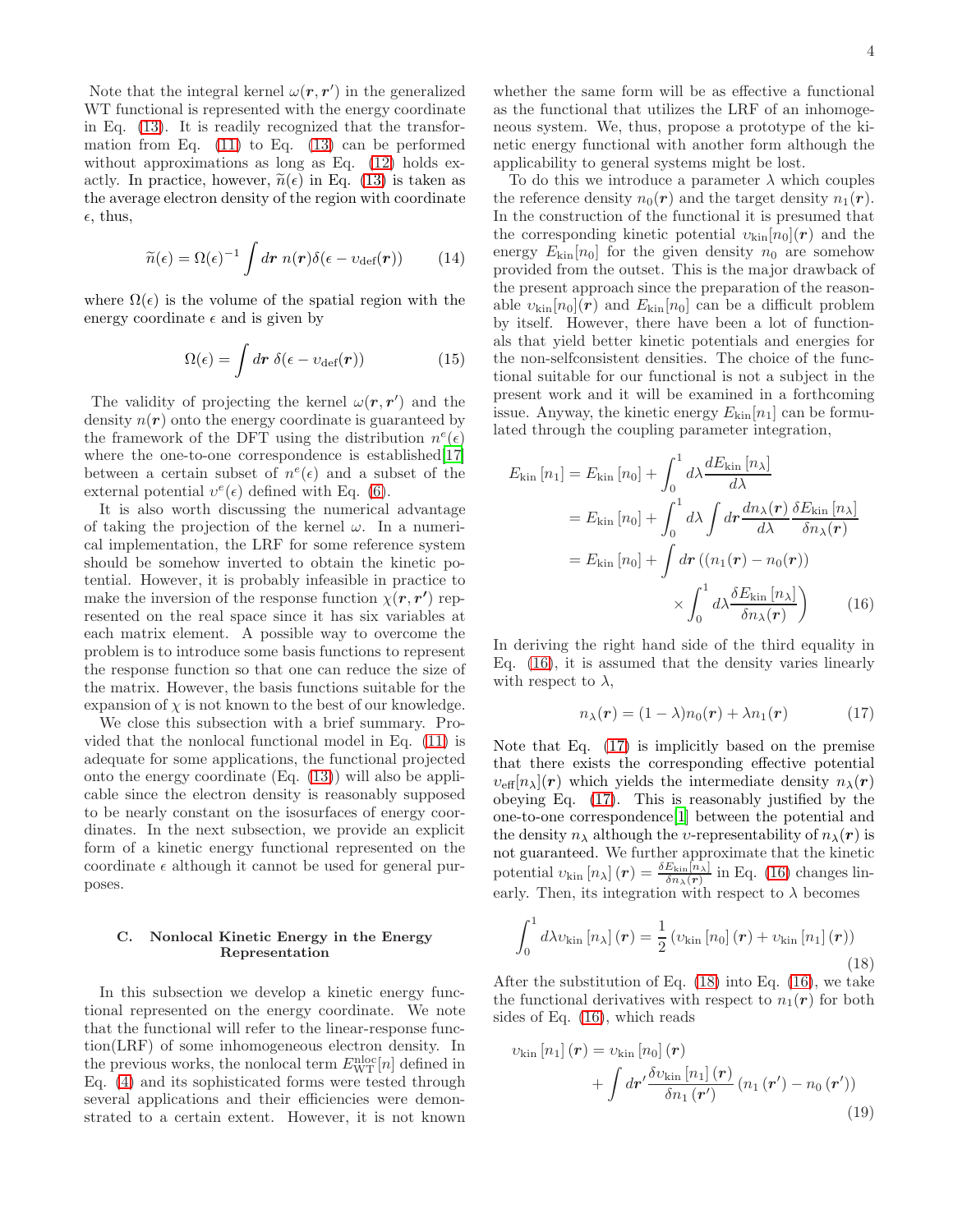In Eq. [\(19\)](#page-3-3) we find the functional derivative of the kinetic potential  $v_{\text{kin}}[n_1](r)$ , which can be replaced by the negative inverse of the response function as shown in Eq. [\(10\)](#page-2-6). Therefore, the kinetic potential can be rewritten as

$$
v_{\rm kin} [n_1] (\bm{r}) = v_{\rm kin} [n_0] (\bm{r}) - \int d\bm{r}' \chi_0^{-1} (\bm{r}, \bm{r}') (n_1 (\bm{r}') - n_0 (\bm{r}')) \quad (20)
$$

where  $\chi_0$  is the LRF for a reference system with the density  $n_0(r)$  and no longer supposed to be that for the HEG. It is readily proved that the kinetic energy  $E_{kin}[n_1]$  is obtained as

$$
E_{\rm kin}[n_1] = E_{\rm kin}[n_0] + \int dr v_{\rm kin}[n_0] (r) \delta n(r)
$$

$$
- \frac{1}{2} \int dr dr' \chi_0^{-1} (r, r') \delta n(r) \delta n(r')
$$
(21)

where  $\delta n(\mathbf{r})$  is defined as

$$
\delta n(\mathbf{r}) = n_1(\mathbf{r}) - n_0(\mathbf{r}) \tag{22}
$$

We note that Eq. [\(21\)](#page-4-0) has the desirable property that its second derivative with respect to the density  $n(r)$  becomes the negative inverse of the LRF for some reference system. As a major issue in the present development, we represent the nonlocal term in Eq. [\(20\)](#page-4-1) on the energy coordinate,

$$
v_{\text{kin}}^{e}[n_{1}](\mathbf{r}) = v_{\text{kin}}[n_{0}](\mathbf{r}) - \int d\epsilon' \chi_{0}^{e} (\epsilon, \epsilon')^{-1} (n_{1}^{e}(\epsilon') - n_{0}^{e}(\epsilon')) \quad (23)
$$

 $\chi_0^e$  ( $\epsilon$ ,  $\epsilon'$ ) in Eq. [\(23\)](#page-4-2) can be obtained by projecting the LRF in the real space onto the energy coordinate,

<span id="page-4-5"></span>
$$
\chi_0^e(\epsilon, \epsilon') = \int dr dr' \chi_0(r, r') \, \delta(\epsilon - v(r)) \delta(\epsilon' - v(r')) \tag{24}
$$

Note that  $\chi_0^e (\epsilon, \epsilon')^{-1}$  represents an element of the inverse matrix of  $\chi_{0}^{e}$ . Accordingly, the kinetic energy functional  $E_{\text{kin}}[n]$  in Eq. [\(21\)](#page-4-0) is transformed to

$$
E_{\text{kin}}^{e}[n_{1}] = E_{\text{kin}}[n_{0}] + \int d\mathbf{r} v_{\text{kin}}[n_{0}] (\mathbf{r}) \delta n(\mathbf{r}) - \frac{1}{2} \int d\epsilon d\epsilon' \chi_{0}^{e} (\epsilon, \epsilon')^{-1} \delta n^{e} (\epsilon) \delta n^{e} (\epsilon')
$$
\n(25)

As described in Appendix A, it is possible to prove that  $\chi_0^e(\epsilon, \epsilon')$  is positive semi-definite and hence, invertible through the Moore-Penrose pseudo-inverse method. The detailed discussion on the eigenvector with the null eigenvalue of the matrix is shown in Ref. [22.](#page-14-21) Thus, only the nonlocal term in the kinetic potential is described with the energy representation. In Eq. [\(23\)](#page-4-2) it should be noticed that the first term in the right hand side is the

function of  $r$ , while the second term depends on the energy coordinate  $\epsilon$ . It doesn't matter, however, because the kinetic potential on a spatial coordinate  $r$  can be readily obtained through the transformation  $\epsilon = v_{\text{def}}(\mathbf{r})$ using Eq.  $(6)$ .

# <span id="page-4-1"></span>D. Self-consistent Field Calculation for Orbital-free Density-functional Theory

<span id="page-4-0"></span>There have been a lot of works devoted to expedite the self-consistent field (SCF) calculations in OF-DFT. However, in the present development we are not interested in the implementation of efficient SCF techniques. Here, we devise a minimal procedure to achieve SCF convergence in our approach. A possible improvement of the algorithm will be the subject of a forthcoming issue. We start the discussion with the variational principle for the energy functional  $E[n]$ . As shown in Eq. [\(8\)](#page-2-1), the minimization of the energy  $E[n]$  with respect to  $n(r)$  under the constraint that the total number of electrons is fixed at N gives the chemical potential  $\mu$  for the electrons at the stationary state. That is, the potential  $v[n](r)$  defined by  $v[n](r) = \frac{\delta E[n]}{\delta n(r)}$  is constant irrespective of r at the energy minimum. Provided that the chemical potential  $\mu$  is set at 0, minimization of the functional  $E[n]$  is equivalent to the solution of the nonlinear equation,

$$
v[n](r) = 0 \tag{26}
$$

<span id="page-4-2"></span>Within the first-order variation of n, the solution  $\overline{n}$  of the equation satisfies the following approximation

$$
v\left[\overline{n}\right](\mathbf{r}) \cong v[n](\mathbf{r})
$$

$$
+ \int d\mathbf{r}' \frac{\delta v[n](\mathbf{r})}{\delta n(\mathbf{r}')} \left(\overline{n}(\mathbf{r}') - n(\mathbf{r}')\right) = 0 \qquad (27)
$$

where *n* is an arbitrary density reasonably close to  $\overline{n}$ . Then, the formal solution for the above equation is given by

$$
\overline{n}(\mathbf{r}) \cong n(\mathbf{r}) - \int d\mathbf{r}' \frac{\delta n(\mathbf{r})}{\delta v[n](\mathbf{r}')} v[n](\mathbf{r}') \qquad (28)
$$

Thus, the electron density  $n_i$  at the *i*th SCF step can be updated as

<span id="page-4-3"></span>
$$
n_{i+1}(\mathbf{r}) = n_i(\mathbf{r}) - \int d\mathbf{r}' \frac{\delta n_i(\mathbf{r})}{\delta v[n_i](\mathbf{r}')} v[n_i](\mathbf{r}') \qquad (29)
$$

<span id="page-4-4"></span>Unfortunately, the SCF iteration through Eq. [\(29\)](#page-4-3) is practically infeasible because the functional derivative of the density with respect to the potential  $v[n](r)$ (=  $v_{\text{kin}} + v_{\text{eff}}$  cannot be readily obtained. A simple but inefficient way to bypass the calculation of the integral kernel in Eq. [\(29\)](#page-4-3) is to replace the kernel with a unit matrix multiplied by a small positive factor  $\eta$ . In our preliminary calculations, however, it was found that such an approach gives rise to quite slow convergence in the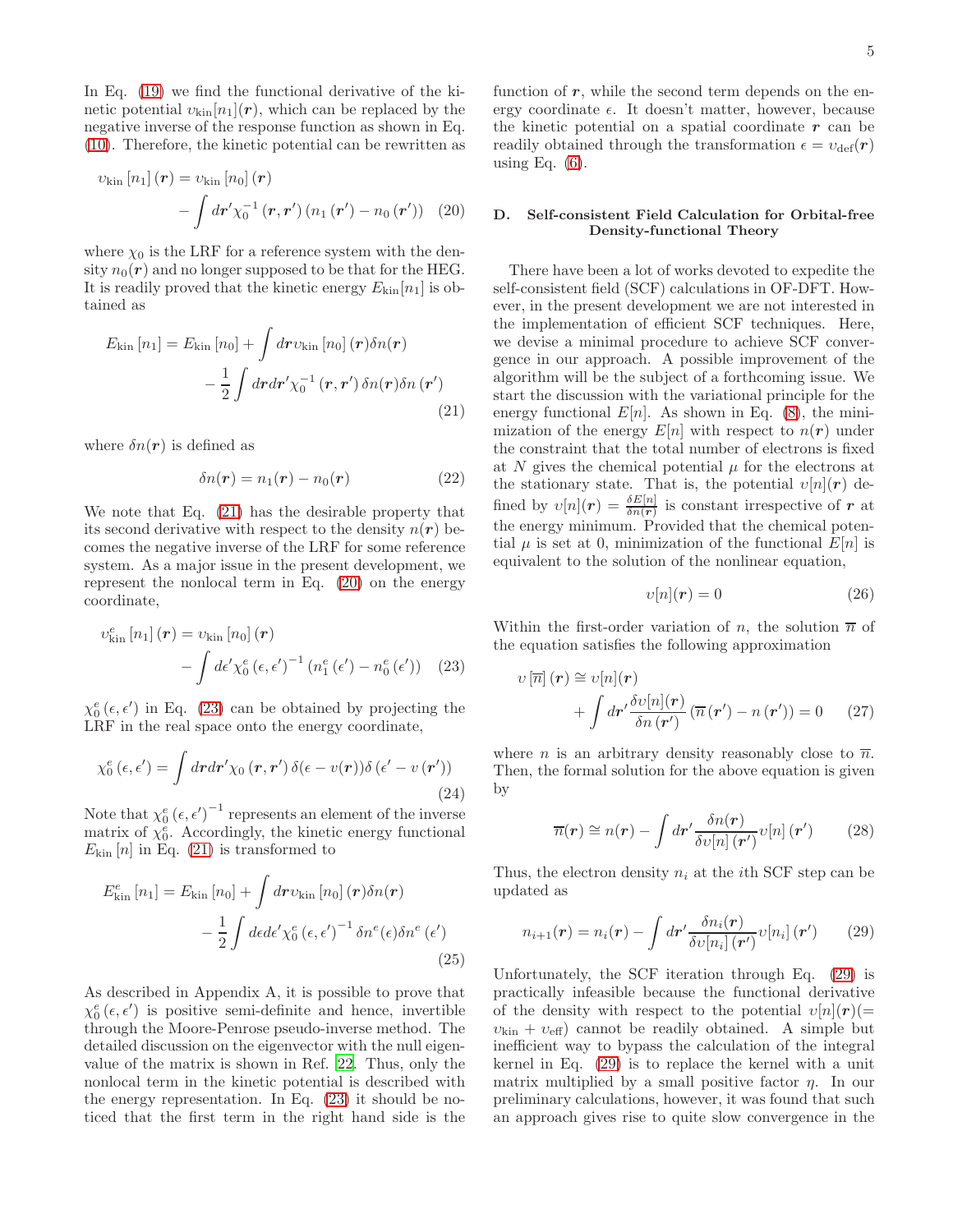density. In the present implementation, we replace the kernel with the derivative of the density with respect to the kinetic potential, thus,

<span id="page-5-0"></span>
$$
n_{i+1}(\mathbf{r}) = n_i(\mathbf{r}) - \eta \int d\mathbf{r}' \frac{\delta n_i(\mathbf{r})}{\delta v_{\text{kin}}[n_i](\mathbf{r}')} v[n_i](\mathbf{r}') \quad (30)
$$

It is important to note that the replacement of the kernel doesn't change the stationary condition. Actually, at the convergence of the density, that is,  $n_{i+1}(\mathbf{r}) - n_i(\mathbf{r}) \approx 0$ , we have,

$$
\int d\mathbf{r}' \frac{\delta n_i(\mathbf{r})}{\delta v_{\text{kin}}[n_i](\mathbf{r}')} v[n_i](\mathbf{r}') \cong 0 \tag{31}
$$

Then,  $v[n_i](r') \cong 0$  is guaranteed since the kernel  $\delta n_i(\boldsymbol{r})$  $\frac{\partial n_i(\bm{r})}{\partial v_{\text{kin}}[n_i](\bm{r}')}$  is always positive semidefinite and invertible. Further, we assume that the kernel in Eq. [\(30\)](#page-5-0) is evaluated for the reference system and represented on the energy coordinate,

<span id="page-5-1"></span>
$$
n_{i+1}(\mathbf{r}) = n_i(\mathbf{r}) + \eta \int d\epsilon' \chi_0^e(\epsilon, \epsilon') \, v \left[ n_i \right] (\epsilon')
$$
 (32)

where the potential  $v[n](\epsilon)$  is defined as

$$
v[n](\epsilon) = \int d\mathbf{r} \delta(\epsilon - v_{\text{def}}(\mathbf{r})) v[n](\mathbf{r}) \tag{33}
$$

In Eq. [\(32\)](#page-5-1) it is possible that the kernel  $\chi_0^e(\epsilon, \epsilon')$  plays as a nonlocal weight function acting on the potential to expedite the SCF. The choice of the value  $\eta$  will affect more or less the rate of the SCF convergence and accuracy of the results. In the present work, the appropriate value of  $\eta$  is determined empirically as  $\eta = 0.05$ , and it is used in the SCF calculations throughout.

Finally, we describe a minor issue for the density in the SCF iteration. It is common to employ the variable  $\varphi(\mathbf{r})$ , that is, the square root of the density  $n(\mathbf{r})$ ,

$$
\varphi(\mathbf{r}) = n(\mathbf{r})^{\frac{1}{2}} \tag{34}
$$

to avoid the situation that  $n(r)$  becomes negative during the SCF. Then, the SCF iteration using Eq. [\(30\)](#page-5-0) should be modified as

$$
\varphi_{i+1}(\mathbf{r}) = \varphi_i(\mathbf{r})
$$

$$
- \eta \int d\mathbf{r}' \left\{ \frac{\delta \varphi(\mathbf{r})}{\delta n(\mathbf{r})} \frac{\delta n(\mathbf{r})}{\delta v_{\text{kin}}[n](\mathbf{r}')} \right\}_{n_i} v[n_i](\mathbf{r}')
$$
(35)

Accordingly, Eq. [\(32\)](#page-5-1) is rewritten as

<span id="page-5-3"></span>
$$
\varphi_{i+1}(\boldsymbol{r}) = \varphi_i(\boldsymbol{r}) + \eta \int d\epsilon' \widetilde{\chi}_0^e \left( \epsilon, \epsilon' \right) \upsilon \left[ n_i \right] (\epsilon')
$$
 (36)

where  $\widetilde{\chi}_0^e$  is defined as

$$
\widetilde{\chi}_{0}^{e}(\epsilon,\epsilon') = \int dr dr' \left\{ \frac{\delta \varphi(\mathbf{r})}{\delta n(\mathbf{r})} \frac{\delta n(\mathbf{r})}{\delta v_{\text{kin}}(\mathbf{r}')} \right\}_{n_{0}} \times \delta \left( \epsilon - v_{\text{def}}(\mathbf{r}) \right) \delta \left( \epsilon' - v_{\text{def}}(\mathbf{r}') \right) \tag{37}
$$

In Eq.  $(37)$ ,  $n_0$  is the density of the reference system.

### III. COMPUTATIONAL DETAILS

As a benchmark test we apply the kinetic energy functional of Eq. [\(25\)](#page-4-4) to pseudo atomic systems(H, He, Ne, and Ar), where the core charge  $Z_v$  of each atom is shifted by q within the range of  $-0.2 \le q \le +0.2$  in the unit of the elementary charge. Throughout the calculations, the system with  $q = 0$  is taken as the reference system to build the response function  $\chi_0^e(\epsilon, \epsilon')$  as well as the density  $n_0^e(\epsilon)$  on the energy coordinate. Then, the variation of the kinetic energy of each atom is compared with that given by the Kohn-Sham DFT calculation. We also employ other OF-DFT functionals, that is,  $E_{\text{TF}}[n]$  in Eq. [\(1\)](#page-0-3) and  $E_{\text{TFW}}[n]$  in Eq. [\(3\)](#page-0-2) for comparisons. In these calculations the electron density  $n(r)$  is individually optimized beforehand in the separate Kohn-Sham DFT calculation.

Next, we perform the variational calculation using the kinetic potential  $v_{\text{kin}}^e[n](r)$  in Eq. [\(23\)](#page-4-2) to obtain the selfconsistent electron density, where the reference density  $n_0(r)$  is employed as an initial guess. Then, we compute the radial distribution functions  $4\pi r^2 n(r)$  of the Ne and Ar systems with  $q = 0.2$  through OF-DFT SCF calculations using Eq. [\(36\)](#page-5-3).

The first subsection provides the details of the base program to perform numerical OF-DFT calculations using the real-space grids. In the second subsection, we introduce the construction of the pseudo atoms that mimic H, He, Ne, and Ar, where the bare Coulomb potentials are replaced by some local pseudopotentials to realize the smooth behaviors of the densities near the atomic cores although the properties of the corresponding atoms are no longer maintained. The numerical details for the construction of the response function and the energy electron density on the energy coordinate is described in the third subsection.

#### A. Real-space Grid Approach

<span id="page-5-2"></span>The program module for the present OF-DFT is newly developed and embedded in the Kohn-Sham DFT program 'Vmol'[\[23](#page-14-22)[–28\]](#page-14-23) based on the real-space grid approach[\[29,](#page-14-24) [30](#page-14-25)]. Thus, the electron density  $n(r)$  is represented on the real-space grids uniformly placed within a cubic box. Throughout the present calculations, the size of the real-space cell is set at  $L = 18.354$  a.u. and each axis is discretized by equally spaced 64 grids, which leads the grid width  $h = 0.2868$  a.u. The exchange-correlation energy  $E_{xc}[n]$  in Eq. [\(7\)](#page-2-0) is evaluated with the BLYP functional[\[31](#page-14-26), [32\]](#page-14-27). To make comparisons among the kinetic energy functionals, we also employ the functionals  $E_{\text{TF}}[n]$  and  $E_{\text{vw}}[n]$  given in Eqs. [\(1\)](#page-0-3) and [\(2\)](#page-0-1), respectively. The Laplacian in Eq. [\(2\)](#page-0-1) is represented with the fourth-order finite difference method[\[29,](#page-14-24) [30](#page-14-25)].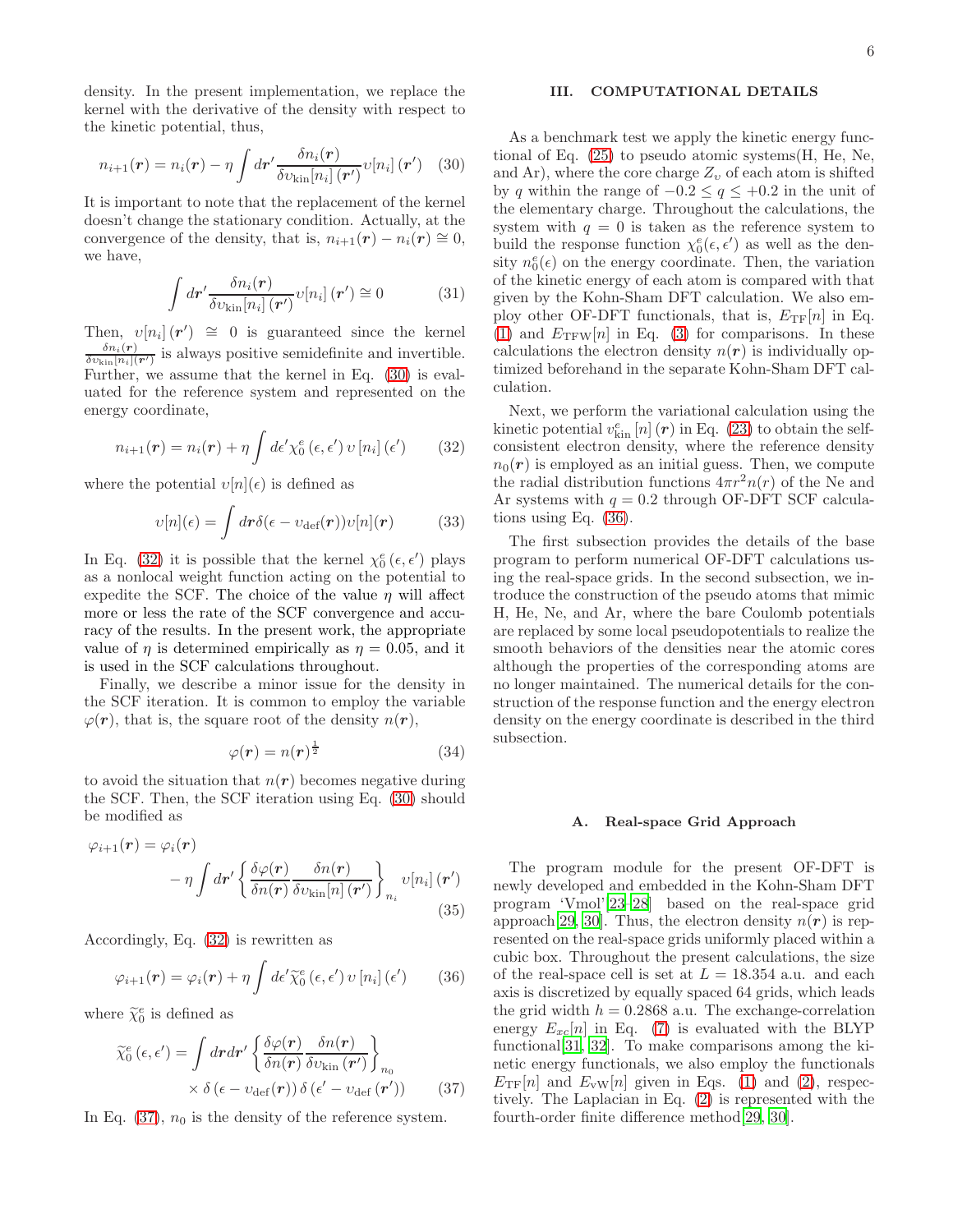### B. Construction of Pseudo Atoms

To achieve the OF-DFT calculation within the planewave or real-space grid approach, it is also a subject of critical importance to develop local pseudopotentials for atoms. Unfortunately, to the best of our knowledge, there have not been sufficient amount of works along this line. In the present study, however, we are not interested in the applications to realistic atoms. We, thus, consider 'pseudo' atoms which stem from Hydrogen, Helium, Neon, and Argon atoms. The sole purpose of the pseudization is to realize the smooth variation of the density so that the real-space grid approach can adequately describe it. To this end we merely adopt the local term  $V_{\text{loc}}(r)$  in an existing pseudopotential set as a function of the distance r between the electron and the nucleus. As a specific treatment for pseudo Ne and Ar atoms, we additionally embed the potential  $\Delta V_s(r)$  assigned as the S component in the nonlocal term to mimic the repulsive potential due to the core electrons. Actually, we found that the valence electrons in Ne and Ar erroneously penetrate into the core region without the term  $\Delta V_{\rm s}(r)$ . In the present calculation, we use the terms in the BHS pseudopotential[\[33\]](#page-14-28) as components to build the potential. We summarize the form of the local pseudopotential  $V_{\text{ps}}^{\text{A}}(r)$  for atom A(= H, He, Ne, or Ar) used in our calculations,

<span id="page-6-3"></span>
$$
\begin{cases}\nV_{\rm ps}^{\rm A}(r) = V_{\rm loc}^{\rm A}(r) & \text{(A = H, He)} \\
V_{\rm ps}^{\rm A}(r) = V_{\rm loc}^{\rm A}(r) + \Delta V_{\rm s}^{\rm A}(r) & \text{(A = Ne, Ar)}\n\end{cases}
$$
\n(38)

where  $V_{\text{loc}}^{\text{A}}(r)$  and  $\Delta V_s^{\text{A}}(r)$  are, respectively, given in the forms,

<span id="page-6-0"></span>
$$
V_{\text{loc}}(r) = -\frac{Z_v}{r} \left[ \sum_{i=1}^2 c_i \operatorname{erf} \left[ \left( \alpha_i \right)^{1/2} r \right] \right] \tag{39}
$$

and

<span id="page-6-1"></span>
$$
\Delta V_{\rm s}(r) = \sum_{i=1}^{3} (P_i + r^2 P_{i+3}) \exp(-\alpha_i r^2)
$$
 (40)

In Eqs. [\(39\)](#page-6-0) and [\(40\)](#page-6-1) we omit the superscript A for simplicity. In Eq. [\(39\)](#page-6-0)  $Z_v$  is the corresponding valence charge for atom A.  $Z_v$  are  $1.0$  and  $2.0$  for H and He atoms, respectively, while  $Z_v = 8.0$  for Ne and Ar. The coefficients  $c_i$  and  $\alpha_i$  in Eq. [\(39\)](#page-6-0) are tabulated in Ref. [33](#page-14-28) for various atoms. The two sets of coefficients  $P_i$  and  $P_{i+3}$ in Eq. [\(40\)](#page-6-1) correspond to the exponents  $\alpha_i$  (i = 1, 2, 3). The set of  $P_i$  can be obtained by the numerical reconstruction of the data in Table IV in Ref. [33](#page-14-28). We refer the readers to the paper for the detail of the algorithm. The local pseudopotentials employed in the present calculations are displayed in Fig. [1.](#page-6-2) In the graphs for Ne and Ar atoms, it is shown that each  $V_{\text{ps}}(r)$  rises notably near the core region due to the repulsive potential  $\Delta V_s(r)$ . It should be stressed that the pseudopotentials given in



<span id="page-6-2"></span>FIG. 1. The local pseudopotentials constructed using Eq. [\(38\)](#page-6-3) for H, He, Ne, and Ar pseudo atoms. The broken lines are the corresponding Coulomb potentials of the valence charges  $Z_v$ .

Eq. [\(38\)](#page-6-3) are not optimized to reproduce the properties of the corresponding realistic atoms. Hence, the eigenvalues provided by the Kohn-Sham DFT calculation are not coincident with those constructed by the full set of pseudopotential that includes the nonlocal terms. However, it makes complete sense to compare the result given by OF-DFT with that given by the KS-DFT calculation. The time-saving double-grid technique[\[34](#page-14-29)] is employed to describe adequately the steep variation of the local pseudopotentials in the core region, where the width of the dense grid is set at  $h/5$  throughout the calculations.

### C. Energy Coordinate and Linear-response Function

As shown in Eq. [\(6\)](#page-1-2) the bare Coulomb potential is usually employed as the defining potential  $v_{\text{def}}(r)$  for the energy coordinate  $\epsilon$ . However, another potential  $v_{\text{def}}'(\boldsymbol{r})$  can also be adopted as a defining potential as long as the relation  $v_{\text{def}}'({\bm r}_{\rm A})=v_{\text{def}}'({\bm r}_{\rm B})$  holds for any points  ${\bm r}_{\rm A}$  and  ${\bm r}_{\rm B}$ satisfying  $v_{\text{def}}(\mathbf{r}_{A}) = v_{\text{def}}(\mathbf{r}_{B})$ [\[17](#page-14-16)]. In the present development, in contrast to the previous works[\[17,](#page-14-16) [19\]](#page-14-18), we employ the opposite sign of the BHS local potential  $V_{\text{loc}}^{\text{BHS}}(r)$ as the defining potential, i.e.,  $v_{\text{def}}(\mathbf{r}) = -V_{\text{loc}}^{\text{BHS}}(r)$ .

The log-scaled energy coordinate with the range of  $(\log \epsilon_{\text{min}}, \log \epsilon_{\text{max}})$  is uniformly discretized by  $N_{\text{grid}}^e$  grid points. Then, the energy electron density  $n^e(\epsilon)$  in Eq. [\(5\)](#page-1-1) and the response function  $\chi_0^e(\epsilon, \epsilon')$  in Eq. [\(24\)](#page-4-5) are numerically constructed on the discrete energy coordinates. The parameters  $N_{\text{grid}}^e$  and  $(\epsilon_{\min}, \epsilon_{\max})$  are individually determined for each atom and the values are summarized in the 'Supplementary Material'.

The linear-response function(LRF)  $\chi_0(r,r')$  in Eq. [\(24\)](#page-4-5) for a reference system is obtained by the 2nd-order perturbation theory. To do this, we first solve a Kohn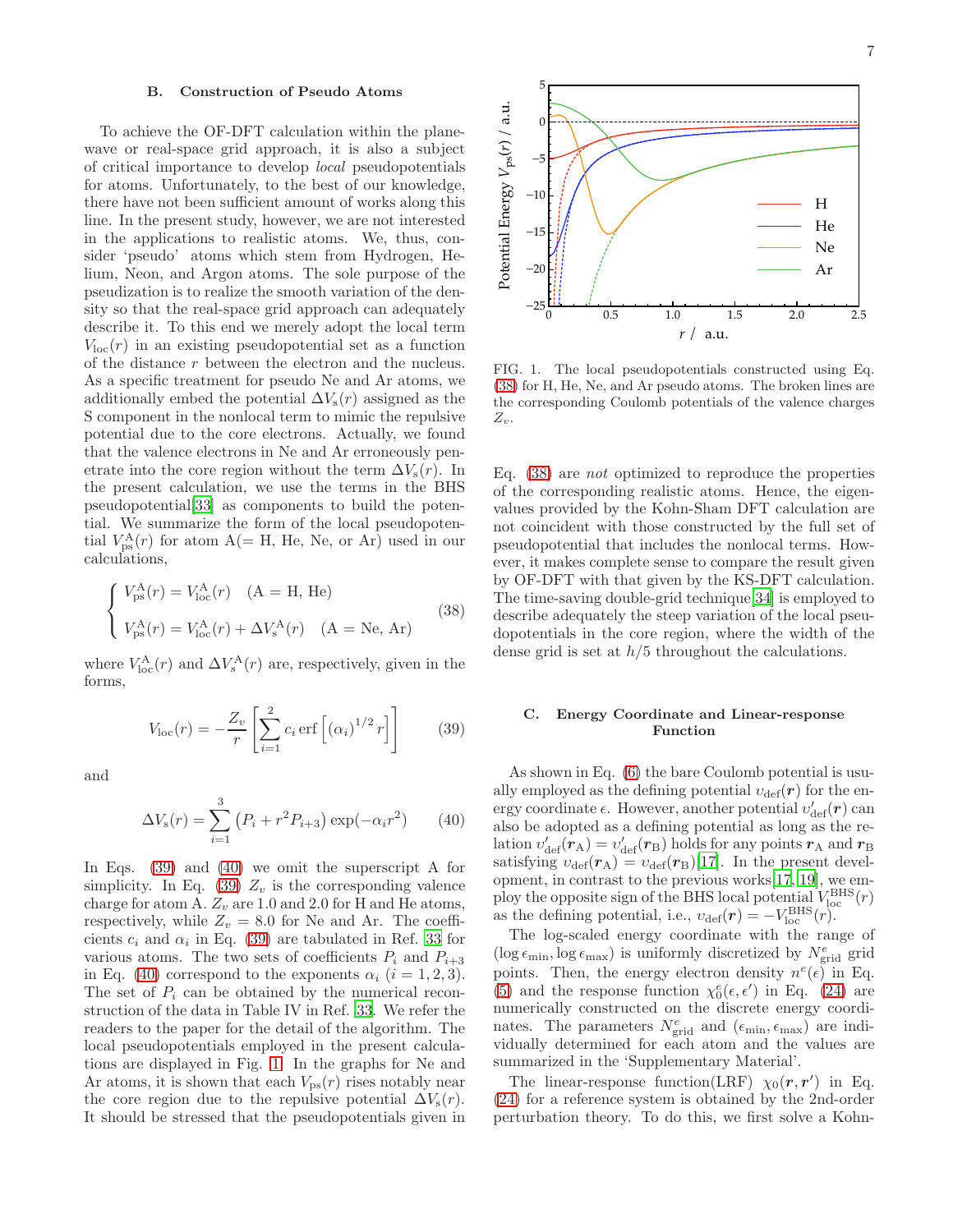Sham equation for the reference system(i.e.,  $q = 0.0$ ),

<span id="page-7-1"></span>
$$
\left(-\frac{1}{2}\nabla^2 + v_{\text{eff}}\left[n_0\right](\boldsymbol{r})\right)\varphi_i^0(\boldsymbol{r}) = \epsilon_i^0 \varphi_i^0(\boldsymbol{r}) \tag{41}
$$

where  $n_0$  is the electron density constructed from the selfconsistent solutions  $\{\varphi_i^0\}$ , and  $\{\epsilon_i^0\}$  is the corresponding eigenvalues. Then, the LRF is evaluated as

$$
\chi_0(\mathbf{r}, \mathbf{r}') = \sum_{i}^{\text{occ}} \sum_{a}^{\text{vir}} \frac{1}{\varepsilon_a^0 - \varepsilon_i^0} \varphi_i^{0*}(\mathbf{r}) \varphi_a^0(\mathbf{r})
$$

$$
\times \varphi_a^{0*}(\mathbf{r}') \varphi_i^0(\mathbf{r}')
$$
(42)

where the indices  $i$  and  $a$  are for the occupied and virtual orbitals, respectively. Explicitly, the numbers of the virtual orbitals included in Eq. [\(42\)](#page-7-0) are 23 for H and He, 20 for Ne, and 22 for Ar. It is found that the LRF is rather insensitive to the number of the virtual orbitals. However, attention should be paid to the upper limit since the virtual orbitals with larger eigenvalues can not be adequately accommodated in the real-space cell. Note that the kinetic potential  $v_{\text{kin}}[n_0](r)$  in Eq. [\(23\)](#page-4-2) as well as  $E_{\text{kin}}[n_0]$  in Eq. [\(25\)](#page-4-4) for the reference system can also be obtained from the solution of Eq. [\(41\)](#page-7-1). Specifically for  $v_{\text{kin}}[n_0](r)$ , we use the relation,

$$
v_{\rm kin}[n_0](\boldsymbol{r}) = -v_{\rm eff}[n_0](\boldsymbol{r}) \tag{43}
$$

Although the response function  $\chi_0(r,r')$  can be easily computed, the projection onto the energy coordinate through Eq. [\(24\)](#page-4-5) is rather time-consuming. This could be a serious problem when we consider its applications to larger systems in a later development. In our perspective, however, the LRF of a composite system might be adequately constructed from the overlap of the LRF of the constituent systems on the energy coordinate.

#### D. Inverse of Linear-response Function

We also make a remark on the inversion of the LRF defined on the energy coordinate. As shown in Appendix A, the matrix  $\chi_0^e(\epsilon, \epsilon')$  is positive semi-definite, and hence can be inverted using the pseudo-inverse method. Here, we discuss another issue associated with the inversion. Suppose that the matrix is given in the form of the spectral decomposition,

<span id="page-7-3"></span>
$$
\chi_0^e(\epsilon, \epsilon') = \sum_i^{N_{\text{grid}}^e} \langle \epsilon | \gamma_i \rangle g_i \langle \gamma_i | \epsilon' \rangle \tag{44}
$$

where  $\gamma_i(\epsilon)$  is the eigenvector of the matrix  $\chi_0^e$ , and  $g_i$ is the corresponding eigenvalue. The matrix includes at least one null eigenvector with the 0 eigenvalue due to the condition that the number of electrons is being fixed. However, it is found unexpectedly that there exists a lot of eigenvectors with substantially zero eigenvalues for the atomic systems studied in the present work.

In addition, it is also revealed that the eigenvector with the largest eigenvalue dominates the construction of the matrix. Shown in Fig. [2\(](#page-7-2)a) is the eigenvalues  ${g_i}$  plot-

<span id="page-7-0"></span>

<span id="page-7-2"></span>FIG. 2. (a) The plot of the eigenvalues  ${g_i}$  in descending order for the pseudo Ar atom. The linear-response function  $\chi_0^e(\epsilon, \epsilon')$  of the Ar atom is superposed. (b), (c), and (d) show the functions  $g_i \gamma_i(\epsilon) \gamma_i(\epsilon')$  (see Eq. [\(44\)](#page-7-3)) for the indices  $i = 1$ , 2, and 3, respectively. Units of the energy coordinate  $\epsilon$  is a.u., while that of  $\chi_0^e(\epsilon, \epsilon')$  is a.u.<sup>-2</sup>.

ted for the pseudo Ar atom in descending order, where the three-dimensional graph for the LRF  $\chi_0^e(\epsilon, \epsilon')$  is also superposed. The notations (b), (c), and (d) in the plot denote the three largest eigenvalues, for which the corresponding LRF components  $g_i \gamma_i(\epsilon) \gamma_i(\epsilon')$  are drawn in Figs. [2\(](#page-7-2)b), 2(c) and 2(d), respectively. By consulting Figs. [2\(](#page-7-2)a) and [2\(](#page-7-2)b), it is recognized that the eigenvector  $\gamma_1$  with the lowest frequency is dominant in the decomposition of the total LRF in Eq. [\(44\)](#page-7-3). It seems that higher frequency mode  $\gamma_i$  gives much smaller contribution to the LRF as observed in the sequence of Figs.  $2(b)$ ,  $2(c)$  and [2\(](#page-7-2)d). It is remarkable that the response function generated by the lowest frequency mode  $\gamma_1$  faithfully realizes the total LRF shown in Fig.  $2(a)$ . It is found that this trend is common to all the atoms treated in the present work. In the pseudo-inverse approach, the inverse of the LRF of Eq. [\(44\)](#page-7-3) can be obtained by

<span id="page-7-4"></span>
$$
\chi_0^e(\epsilon, \epsilon')^{-1} = \sum_i^{N_{\text{grid}}^{e}-1} \langle \epsilon | \gamma_i \rangle g_i^{-1} \langle \gamma_i | \epsilon' \rangle \qquad (45)
$$

Note that the eigenvector with 0 eigenvalue is to be excluded from the summation in the right hand side of Eq. [\(45\)](#page-7-4). In a practical calculation, however, the smallest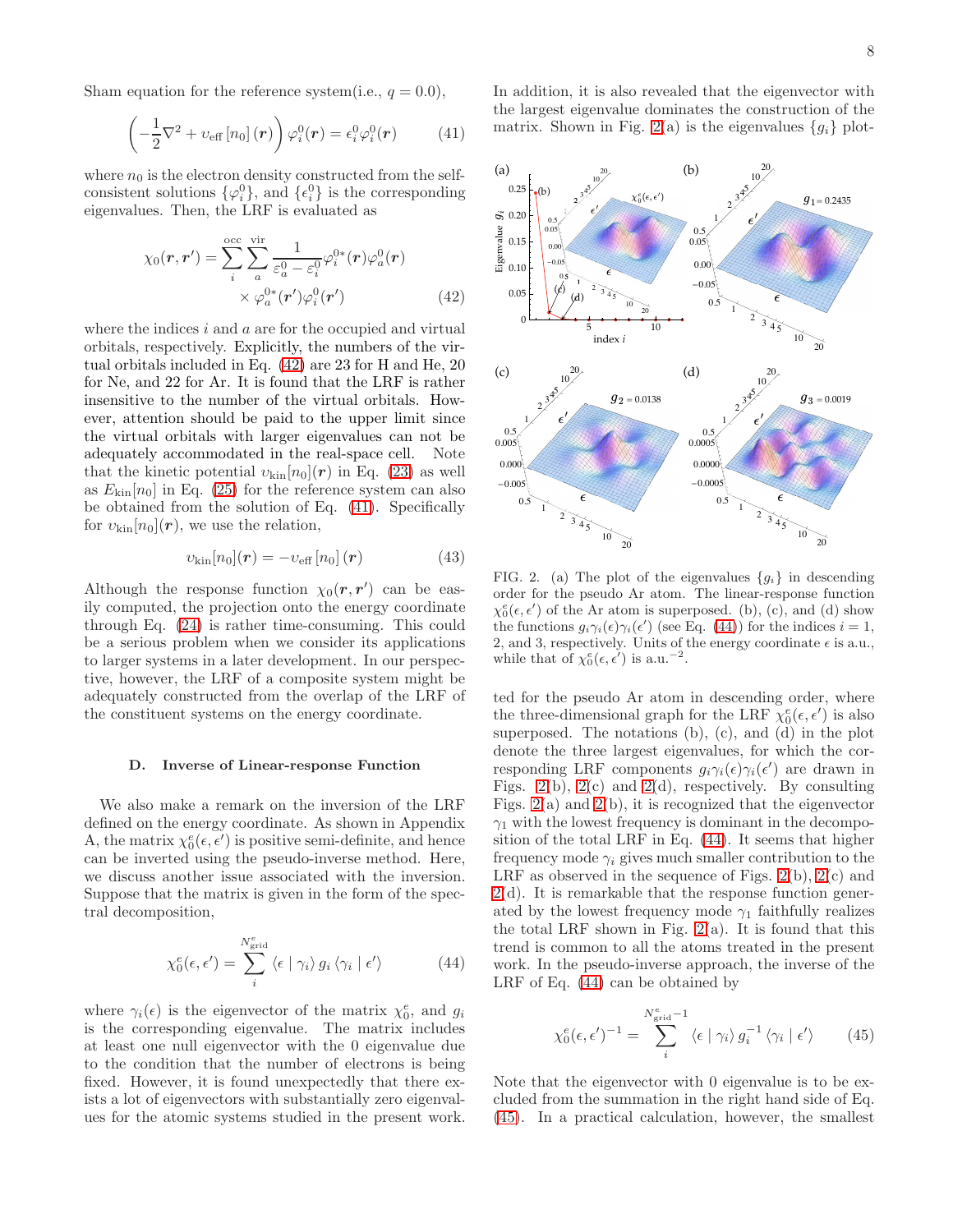eigenvalue may not become exactly zero due to the numerical error. Thus, the eigenvector with the smallest eigenvalue should be excluded from the construction of the inverse matrix. However, it is found in the preliminary calculations that the faithful execution of Eq. [\(45\)](#page-7-4) gives rise to the unphysical oscillations in the matrix  $\chi_0^e(\epsilon, \epsilon')^{-1}$  due to the high frequency modes multiplied by the huge values  $g_i^{-1}$ . Actually, as demonstrated in Appendix B, the magnitude of the component of the response function  $\chi_0^e(\epsilon, \epsilon')$  with a small eigenvalue is found to be within the grid error due to the use of the realspace grids in representing the function  $\chi_0(\mathbf{r}, \mathbf{r}')$ . Thus, the summation in Eq. [\(45\)](#page-7-4) should be truncated after the first few leading terms in practice. Throughout this work, we only consider the eigenvector  $\gamma_1$  with the largest eigenvalue  $g_1$  to construct the inverse of the LRF. The effect of the inclusion of the residual contributions will be examined later.

#### IV. RESULTS AND DISCUSSION

First, we apply our kinetic energy functional  $E_{\text{kin}}^{e}[n]$ to the pseudo atoms (H, He, Ne, and Ar) to compute the variation of the kinetic energy for each atom when the valence charge  $Z_v$  is shifted by q within the range of  $-0.2 \le q \le 0.2$  in the unit of the elementary charge. The density  $n(r)$  optimized by Kohn-Sham DFT (KS-DFT) is adopted as the argument of the functional.

Next, the self-consistent densities for the Ne and Ar atoms are computed through the present OF-DFT approach. The radial distributions of the electrons are compared with those obtained by the KS-DFT calculations.

### A. Kinetic Energy Calculation Using Non-self-consistent Density

Figure [3](#page-8-0) shows the profile of the kinetic energy  $E^e_{\rm kin}[n]$ (Eq. [\(25\)](#page-4-4)) with respect to the variation of the valence charge  $Z_v$  (0.8  $\leq Z_v \leq 1.2$ ) of the pseudo H atom. To make comparisons we also employ the Thomas-Fermi (TF) functional  $E_{\text{TF}}$  in Eq. [\(1\)](#page-0-3) and  $E_{\text{TF}}$  combined with the Weizsäcker correction, that is, the TFW functional  $E_{\text{TFW}}$  in Eq. [\(3\)](#page-0-2). The electron density  $n(r)$ adopted as the argument is that optimized through the self-consistent field (SCF) calculation of the KS-DFT method. In every plot, the kinetic energy increases monotonically with respect to the increase in the valence charge  $Z_v$ . The increase in  $Z_v$  causes the stabilization of the potential energy of the system, which leads to the increase in the kinetic energy. As observed in the figure, the functional  $E_{\text{kin}}^{e}[n]$  developed in the present work shows excellent agreement with the result of KS-DFT except for the region around  $Z_v = 0.80$ . Although the kinetic energy at  $Z_v = 0.80$  varies by  $\sim 0.13$  a.u. from that of the reference system with  $Z_v = 1.0$ , the deviation of the present work from the KS-DFT value stays  $\sim 0.01$ 

a.u. It is notable that the present work perfectly realizes the KS-DFT values around another end of the valence charge, i.e.,  $Z_v = 1.2$ . It is observed in the figure that



<span id="page-8-0"></span>FIG. 3. Plots of the kinetic energies computed by various kinetic functionals for the variation of the valence charge  $Z_v$ of the pseudo H atom. The atom with  $Z_v = 1.0$  is taken as the reference system. The value of the 'Present Work' is provided using Eq. [\(25\)](#page-4-4). The GGA functional is that given in Eq. [\(46\)](#page-8-1) or equivalently Eq. (12) in Ref. [35](#page-14-30).  $T_F + 1/5W$ and 'TF + 1/9W' are obtained by Eq. [\(3\)](#page-0-2) with  $\lambda = 1/5$  and  $1/9$ , respectively. 'TF' is evaluated by Eq.  $(1)$ .

the energy of the TF functional is always lower than that of KS-DFT, where the difference between the TF and the KS-DFT energy is  $\sim 0.03$  a.u. at the most. Unfortunately, it is found that the inclusion of the Weizsäcker term with the factor  $\lambda = \frac{1}{5}$  overcorrects the underestimation of the TF functional. Adopting the factor  $\lambda = \frac{1}{9}$ , which correctly reproduces the LRF of the homogeneous electron gas in the small  $k$  region, provides much better result. The fact that TFW functional with  $\lambda = \frac{1}{9}$ is superior to  $\lambda = \frac{1}{5}$  is somewhat surprising because it was demonstrated in Ref. [11](#page-14-10) that the choice of  $\lambda = \frac{1}{5}$ gives the smallest errors in the evaluation of the total energies of various atoms. It is possible that the result is affected by the smooth behavior of the density due to the pseudization of the atom. We also examine the performance of a sophisticated GGA (generalized gradient approximation) functional for the kinetic energy. Explicitly, we employ Eq. (12) in Ref. [35,](#page-14-30) which was heuristically developed by integrating the several types of the GGA functionals to minimize the error for the kinetic energies of the 77 molecules. The explicit form of the functional for a spin is given by

<span id="page-8-1"></span>
$$
E_{\rm kin}^{\rm GGA}[n] = 2^{\frac{2}{3}} C_{\rm TF} \int dr \; n(r)^{\frac{5}{3}} \times \left(1 + \frac{A_1 x^2}{1 + A_2 x \sinh^{-1} x} - \frac{A_3 x}{1 + A_4 x}\right) \tag{46}
$$

where  $x$  represents the inhomogeneity of the density of the spin and defined by  $|\nabla n(\mathbf{r})|/n(\mathbf{r})^{\frac{4}{3}}$ . The parame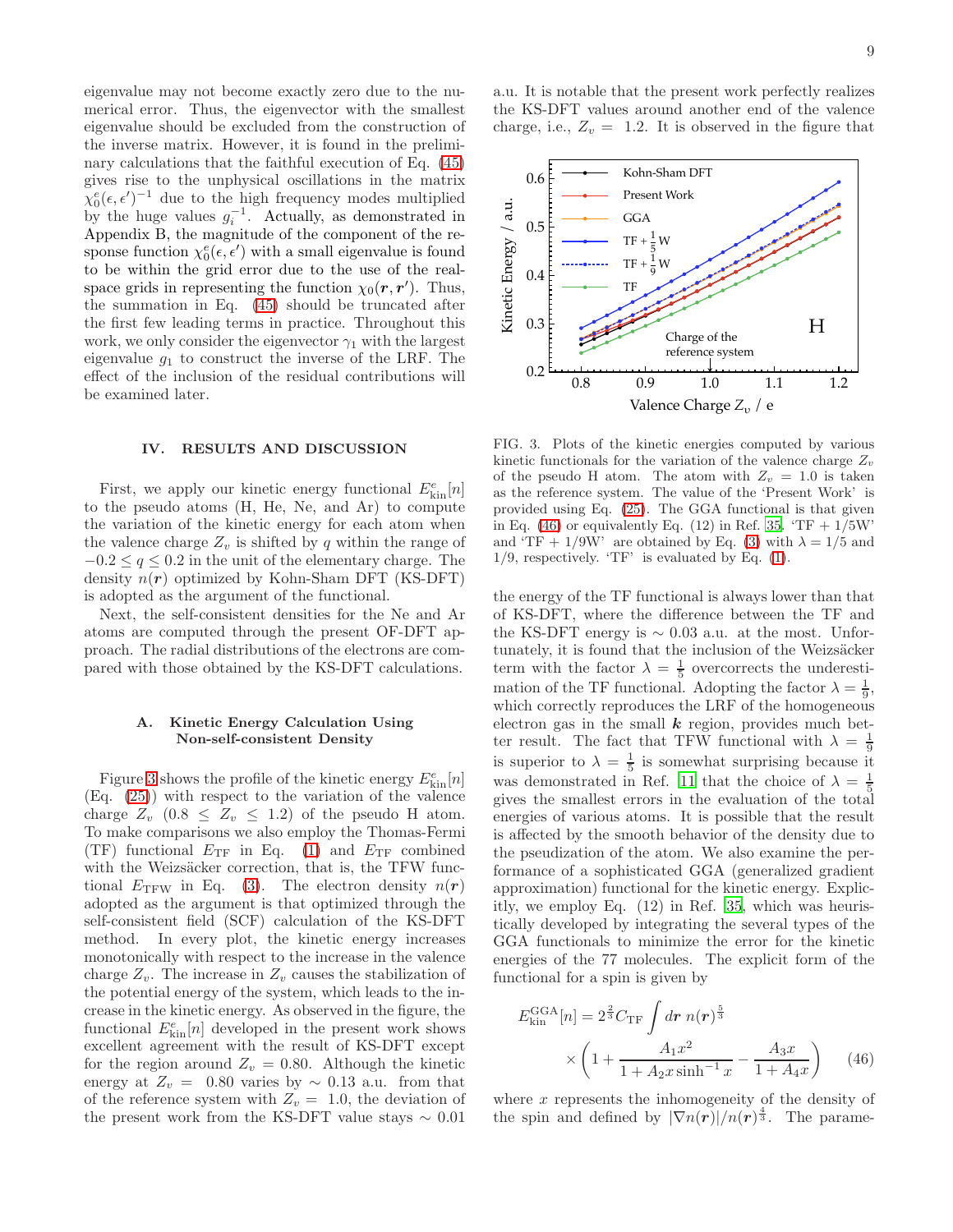ters  $\{A_i\}$  in Eq. [\(46\)](#page-8-1) are specified as  $A_1 = 0.0055$ ,  $A_2 = 0.0253, A_3 = 0.072, \text{ and } A_4 = 2^{\frac{5}{3}}.$  Despite the sophistication of the GGA functional, it offers quite minor improvement on the TFW functional with  $\lambda = \frac{1}{9}$  as shown in the figure.

Here, we discuss the contribution of the nonlocal term in Eq. [\(25\)](#page-4-4). As shown in the equation, the nonlocal energy is the quantity proportional to the 2nd order of the deviation of the energy electron density  $\delta n^e(\epsilon)$  =  $n^e(\epsilon) - n_0^e(\epsilon)$ . Thus, the contribution is zero at  $Z_v = 1.0$ in principle and considered to be larger at the both ends of the plot. Actually, the third term in Eq. [\(25\)](#page-4-4) amounts to 0.024 a.u. and 0.013 a.u., respectively, at  $Z_v = 0.8$  and 1.2, although the contributions are much smaller as compared with those of the local term. For the calculation of Fig. [3,](#page-8-0) the energy coordinate  $\epsilon$  (0.05  $\leq \epsilon \leq$  5.0) in the unit of a.u. is discretized by  $N_{\text{grid}}^e = 25$  grids as listed in the 'Supplemental Material'. We examine the numerical robustness by setting  $N_{\text{grid}}^e = 15$  in an additional calculation. It is demonstrated that the nonlocal terms become 0.025 a.u. at  $Z_v = 0.8$ , and 0.014 a.u. at  $Z_v = 1.2$ , which shows the numerical stability of the functional with respect to the choice of the width of the grid.

We also examine the effect of the inclusion of the higher frequency modes in the decomposition of Eq. [\(44\)](#page-7-3). As was described at the end of Subsec. 3.D., only the term with the largest eigenvalue  $(g_1 = 0.103)$  is incorporated in the calculation of Fig. [3.](#page-8-0) It is found that considering up to the term with the secondary largest eigenvalue( $g_2 = 0.016$ ) leads to the deviation of the kinetic energy upward by 0.01 a.u. at  $Z_v = 1.2$ . Furthermore, it is also revealed that including up to the third term  $(q_3 = 0.00062)$  worsens the kinetic energy by  $0.052$ a.u. Thus, the inclusion of the residual modes besides the leading term in Eq. [\(44\)](#page-7-3) is found to degrade the functional  $E_{\text{kin}}^{e}[n]$ . This trend also applies to the other end of the  $Z_v$  axis. At this stage, unfortunately, we have no good reason to justify the truncation in the decomposition. However, it is speculated that some statistical noise is present in the numerical construction of the LRF due to the lack of samplings, which may cause the creation of unphysical high frequency modes in  $\chi_0^e(\epsilon, \epsilon')$ . Actually, in our real-space grid approach, the construction of the LRF on the energy coordinate is numerically performed by projecting the data on the  $64<sup>3</sup>$  grid points in the realspace cell onto the 25 grids for the energy coordinate. Seemingly, the amount of the data assigned to an energy coordinate  $\epsilon$  is not sufficient when the coordinate corresponds to the atomic core region in particular. To increase the sampling points, one may consider to apply the double-grid technique[\[34\]](#page-14-29) to the core region. We found, however, that the straightforward implementation of the method leads to the destruction of the crucial condition that the matrix  $\chi_0^e(\epsilon, \epsilon')$  is positive semi-definite. In the following, we provide the results for the remaining pseudo atoms, i.e., He, Ne, and Ar.

In Fig. [4](#page-9-0) the profiles of the kinetic energies for the pseudo He atom are presented. The energy range of the

plots is extended by about 3 times as compared with that for H atom because the depth of the local pseudopotential for He is much deeper than that for H as shown in Fig. [1](#page-6-2) and the number of electrons is twice that of H. It is clearly recognized in the figure that the plots have quite similar trend as those for the pseudo H atom. It is striking that the kinetic energy given by Eq. [\(25\)](#page-4-4) excellently agrees with that by KS-DFT over the whole range of  $Z_v$ . Actually, the two plots are almost indistinguishable in the graph. We note, however, that absolute difference in the kinetic energy at  $Z_v = 2.2$  between the present work and the KS-DFT is evaluated as 0.006 a.u., and this is found to be about the half of the difference between them for the pseudo H atom at  $Z_v = 0.8$ .



<span id="page-9-0"></span>FIG. 4. Plots of the kinetic energies computed by various kinetic functionals for the variation of the valence charge  $Z_v$ of the pseudo He atom. The atom with  $Z_v = 2.0$  is taken as the reference system. The plots for 'Kohn-Sham DFT' and 'Present Work' are almost indiscernible in the figure. The other notations are the same as in Fig. [3.](#page-8-0)

In Fig. [5](#page-10-0) the results for the pseudo Ne atom are plotted. The range of the energy variation is 1.5 times as large as that of the He atom. This is attributed to the fact that the number of the valence electrons for Ne is 4 times as many as that for He. Note, however, that the valence electrons in Ne reside outside the core region due to the repulsive potential  $\Delta V_{\rm s}(r)$  augmented in the local pseudopotential drawn in Fig. [1.](#page-6-2) Again, it is found that the coincidence between the present work and the KS-DFT is quite excellent. The maximum absolute deviation from the KS-DFT value is 0.006 a.u. that occurs at  $Z_v = 7.8$ . As a notable feature specific to the results for Ne, the Thomas-Fermi functional corrected with 1/9 Weizsäcker term shows good agreements with the KS-DFT in the range of  $8.0 \leq Z_v \leq 8.2$ .

Lastly, we provide the results for the pseudo Ar atom in Fig. [6.](#page-10-1) In the figure, it is shown that the range of the kinetic energy variation is reduced to about the half of the energy range for Ne. This can be attributed to the facts that the local pseudopotential of Ar (see Fig. [1\)](#page-6-2) is much shallower than that of Ne, and the potential valley of Ar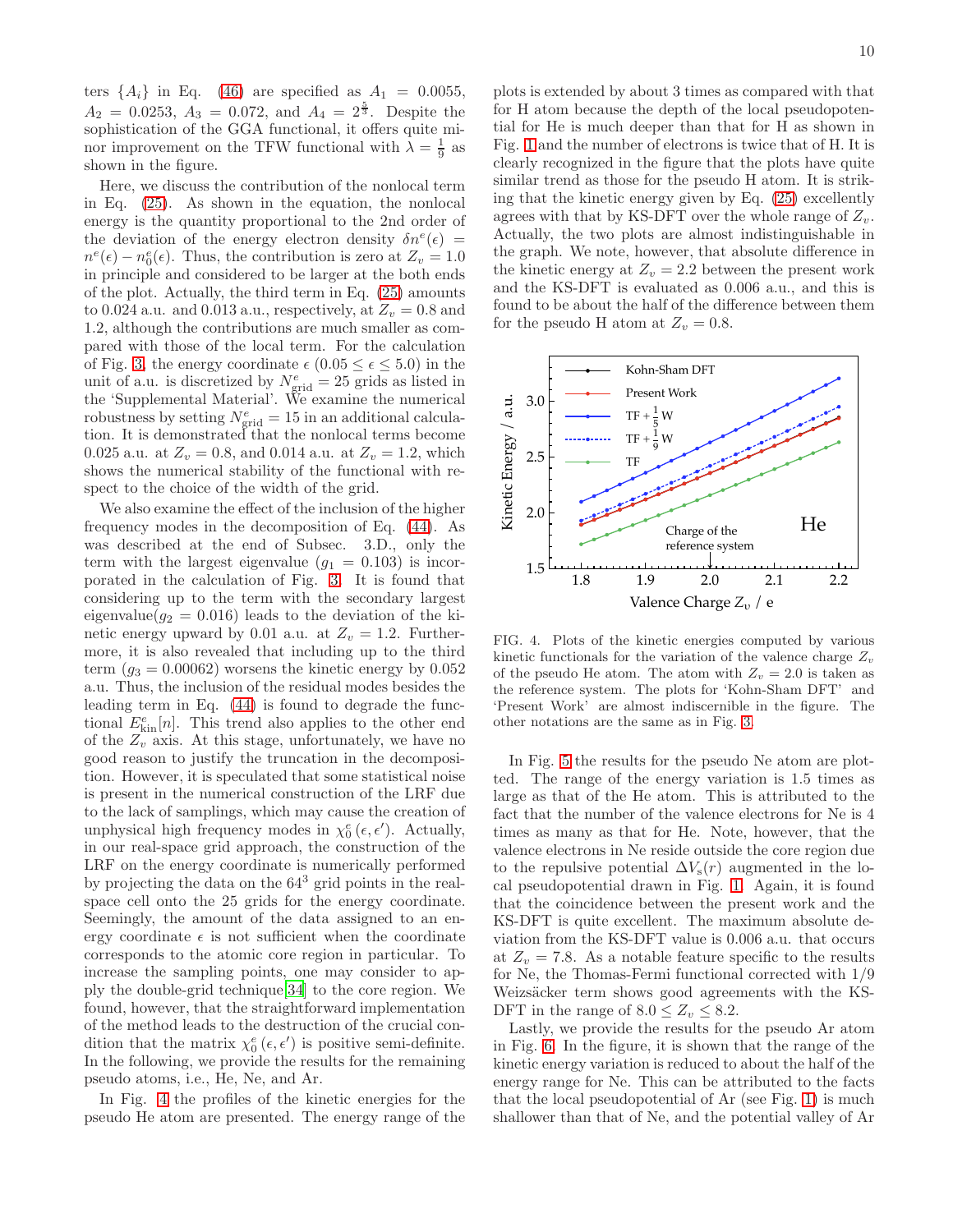

Kohn-Sham DFT

16

<span id="page-10-0"></span>kinetic functionals for the variation of the valence charge  $Z_v$ of the pseudo Ne atom. The atom with  $Z_v = 8.0$  is taken as the reference system. The plots for 'Kohn-Sham DFT' and 'Present Work' are almost indiscernible in the figure. The other notations are the same as in Fig. [3.](#page-8-0)

is located farther from the atomic core than that of Ne. It is worthy of noting that the present work shows the best agreements with the KS-DFT values in the application to Ar among the other atoms. Actually, the maximum deviation in the energy from the KS-DFT values is found to be only ∼0.001 a.u. However, this is simply because the nonlocal energy gives the minor contribution to the kinetic energy in the Ar system. Explicitly, the nonlocal energy in the functional  $E_{kin}^e$  of Eq. [\(25\)](#page-4-4) is evaluated to be 0.007 a.u. at  $Z_v = 8.2$ .

We close this subsection by making a brief remark on the kinetic energy functional  $E_{\text{kin}}^e$  using a non selfconsistent density. First, it was demonstrated that the functional is able to compute the kinetic energies with reasonable accuracies as compared with those obtained by the Kohn-Sham DFT. Second, it was found that the nonlocal term, represented with a functional of the energy electron density  $n^e(\epsilon)$ , certainly improves the description of the kinetic energy although the contribution to  $E_{\text{kin}}^{e}$  is proportional to the second order with respect to  $\delta n^e$ . In the next subsection, we provide the selfconsistent densities obtained through the present OF-DFT approach.

# B. Self-consistent Field Calculations with the OF-DFT Method

In this subsection, the radial distribution functions (RDFs) for electrons in the pseudo Ne and Ar atoms with  $Z_v = 8.2$  are presented, where the corresponding electron densities are optimized through the self-consistent field (SCF) calculations utilizing Eqs. [\(36\)](#page-5-3) and [\(37\)](#page-5-2). The parameter  $\eta$  in Eq. [\(36\)](#page-5-3) is set at 0.05. The convergence



<span id="page-10-1"></span>FIG. 6. Plots of the kinetic energies computed by various kinetic functionals for the variation of the valence charge  $Z_v$ of the pseudo Ar atom. The atom with  $Z_v = 8.0$  is taken as the reference system. The plots for 'Kohn-Sham DFT' and 'Present Work' are almost indiscernible in the figure. The other notations are the same as in Fig. [3.](#page-8-0)

thresholds are  $5.0 \times 10^{-7}$  a.u. for the total energy, and  $5.0 \times 10^{-9}$  a.u.<sup>-3</sup> for the density. The initial guess for the density for each system is the electron density  $n_0$  of the system with  $Z_v = 8.0$ . The 4-points polynomial interpolation method is utilized to increase the sampling points for the construction of the smooth RDFs. Explicitly, (100, 200, 400) grid points are yielded for the spherical coordinates  $(r, \theta, \phi)$  and the density on each grid is evaluated by the polynomial interpolation of the rectangular grids, where the range of the radial distance  $r$  is  $0 \le r \le 8.604$  a.u. The results are plotted in Fig. [7.](#page-11-0) We found in the both plots that the RDFs optimized by the OF-DFT reasonably agree with those given by KS-DFT. We note, however, that the kinetic energies  $E_{kin}$  by the OF-DFT are somewhat different from those by KS-DFT calculations. Explicitly,  $E_{kin}$  for the Ne atom is evaluated as 14.685 a.u. by the OF-DFT, while the KS-DFT gives  $E_{\text{kin}} = 14.709$  a.u. For the Ar atom,  $E_{\text{kin}}$  are computed as 7.344 and 7.355 a.u., by the OF-DFT and KS-DFT methods, respectively. Thus, it was found the kinetic energy as well as the density are degraded through the SCF procedure in the OF-DFT calculation.

We should make additional remarks on the construction of the RDF for the Ne atom. Specifically in the SCF calculation for the Ne atom, we actually adopt the BHS local potential  $V_{\text{loc}}^{\text{BHS}}(r)$  of the Ar atom<sup>[\[33\]](#page-14-28)</sup> as the potential  $v_{\text{def}}(r)$  to create the energy coordinate  $\epsilon$ . The use of  $V_{\text{loc}}^{\text{BHS}}(r)$  for Ne as  $v_{\text{def}}(r)$  necessitates the wide energy range for the energy coordinate because the Ne potential is very steep around the atomic core. Therefore, in the construction of the response function using such a defining potential, a lot of bins become null in the region with large energy coordinate due to the low resolution of the real-space grids around the core. This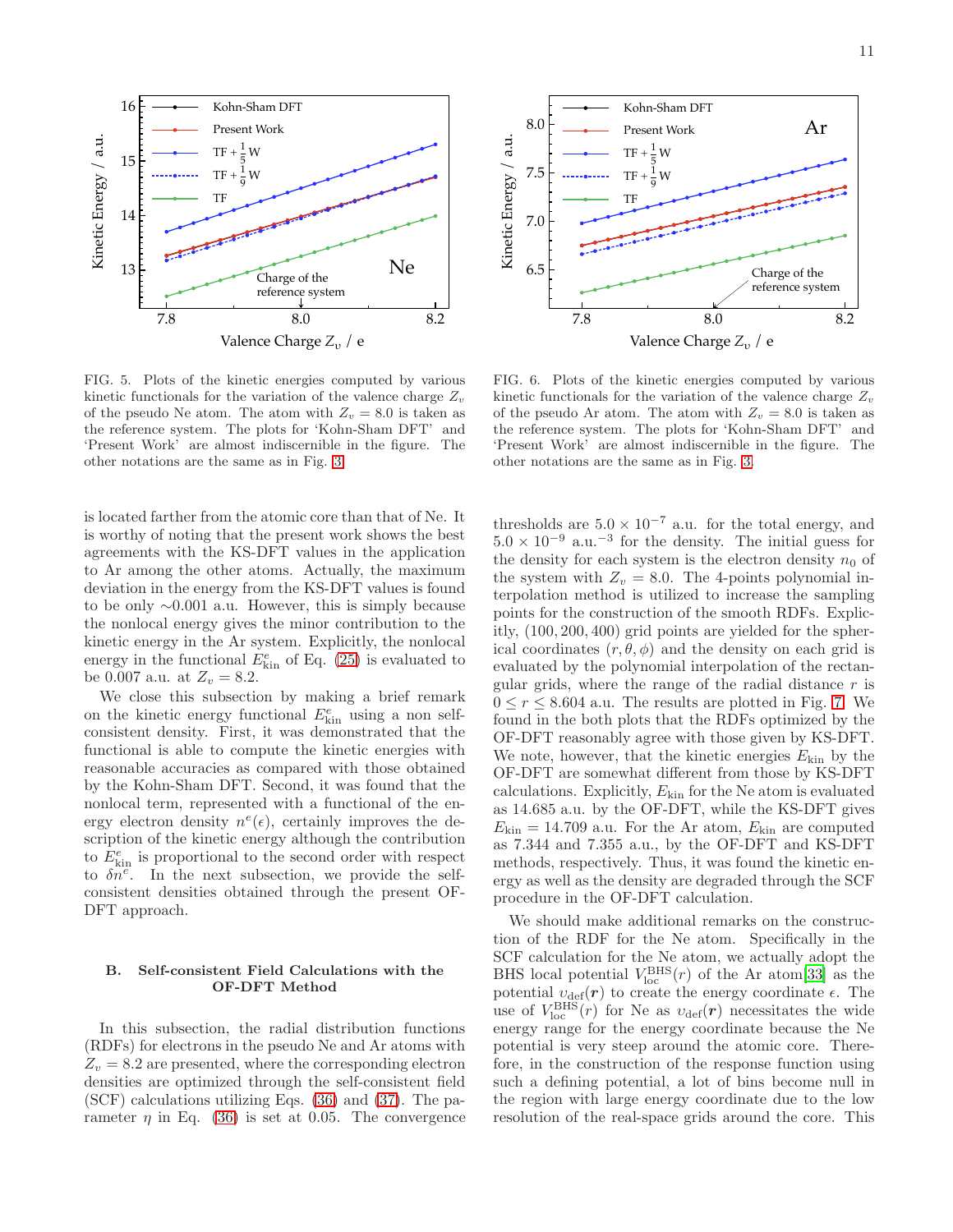



<span id="page-11-0"></span>FIG. 7. Plots of the radial distribution functions (RDFs) for the electrons in the pseudo Ne and Ar atoms. Superposed in the figure is the corresponding density profiles along the radial distance r. The electron densities are obtained through the SCF calculations. The valence charges  $Z_v$  of these systems are set at  $Z_v = 8.2$  in the unit of the elementary charge.

might give rise to a numerical instability in the SCF calculation. In principle, the potential of any atomic core can be indeed used as a defining potential for another atom within the framework of the DFT based on the energy electron density[\[17](#page-14-16)] since the potential due to the nucleus is always spherically symmetric. Actually, the use of the Ar potential rather than the Ne potential in computing the plot in Fig. [5](#page-10-0) makes a difference of only  $\sim 0.5$  kcal/mol ( $\sim 8 \times 10^{-4}$  a.u.) in the kinetic energy at  $Z_v = 8.2$ .

We also note an unfavorable phenomenon found in the SCF calculation for the Ne atom. That is, the electron population on the atomic core increases gradually through the SCF iterations, which seriously affects the density convergence. This suggests that the nonlocal term in the kinetic potential does not work appropriately on the atomic core region since only the nonlocal potential is dependent on the electron density as seen in Eq. [\(23\)](#page-4-2). The drawback might be attributed to the poor resolution of the grids around the core. The problem also emerges when  $V_{\text{loc}}^{\text{BHS}}(r)$  for Ne is used as  $v_{\text{def}}(r)$  because it also makes no contribution to increase the resolution around the core. Here, we apply an ad hoc approach to compensate for the error. Explicitly, we mix the kinetic potential with the Thomas-Fermi (TF) potential only on the core region using a Gaussian weight function  $F(r)$ . The explicit form of the kinetic potential  $\overline{v}_{\text{kin}}^e$  with the patch on the core is given by

$$
\overline{v}_{\text{kin}}^e [n](\boldsymbol{r}) = v_{\text{kin}} [n_0](\boldsymbol{r}) + F(r)v_{\text{kin}}^{\text{TF}} [n](\boldsymbol{r}) + (1 - F(r))v_{\text{kin}}^{\text{loc}} [n^e](\epsilon)
$$
(47)

where the potential  $v_{\text{kin}}^{\text{nloc}}$  is the second term of the right hand side of Eq.  $(23)$  and the weight function  $F(r)$  is defined as

<span id="page-11-2"></span>
$$
F(r) = \exp(-\zeta r^2) \qquad (\zeta > 0)
$$
 (48)

In Eq. [\(47\)](#page-11-1), the potential  $v_{\rm kin}^{\rm TF}\left[n\right]$  (*r*) is expressed in terms of the TF potential, thus,

$$
v_{\text{kin}}^{\text{TF}}[n](\boldsymbol{r}) = \left. \frac{\delta v_{\text{TF}}[n](\boldsymbol{r})}{\delta n(\boldsymbol{r})} \right|_{n_0} \left( n(\boldsymbol{r}) - n_0(\boldsymbol{r}) \right) \tag{49}
$$

where the potential  $v_{\text{TF}}$  is given by the functional deriva-tive of Eq. [\(1\)](#page-0-3), that is,  $\delta E_{\rm TF}[n]/\delta n(r)$ . Notice that the potential  $v_{\text{kin}}^{\text{TF}}[n](r)$  is designed so that it becomes zero when the density  $n(r)$  coincides with  $n_0(r)$ . The parameter  $\zeta$  in Eq. [\(48\)](#page-11-2) specifies the width of the Gaussian and it is set at  $\zeta = 5.0$  a.u.<sup>-2</sup> in the present calculation. With this choice of  $\zeta$ , the weight  $F(r)$  is reduced to less than 0.2 within the distance  $r = 2h$  for the grid width of  $h = 0.2868$  a.u. Thus, the potential  $v_{\text{kin}}^{\text{TF}}$  in Eq. [\(47\)](#page-11-1) applies only to the limited region around the core. It was demonstrated that the treatment improves the SCF convergence in the electron density. It was also found in the calculation of  $Z_v = 8.2$  that the contribution of the TF energy to the kinetic energy amounts to 5.2 kcal/mol after the SCF convergence.

### V. CONCLUSION AND PERSPECTIVE

In this article, we developed a kinetic energy functional  $E_{\text{kin}}^{e}[n]$  within the framework of the density-functional theory based on the energy electron density  $n^e(\epsilon)[17]$  $n^e(\epsilon)[17]$  $n^e(\epsilon)[17]$ for the purpose of realizing the orbital-free DFT(OF-DFT) calculations. The functional includes the nonlocal term described with a linear-response function(LRF) of a reference system as was introduced in the Wang-Teter functional[\[13](#page-14-12)]. As a notable feature, the LRF, which constitutes the integral kernel of the nonlocal term, is represented on the energy coordinate  $\epsilon$ , thus,  $\chi_0^e(\epsilon, \epsilon')$ . In addition, an atomic system is taken as a reference system in contrast to the conventional approach that utilizes LRF of the homogeneous electron gas. The kinetic functional  $E_{\text{kin}}^e[n]$  was formulated by means of the coupling-parameter integration scheme. The functional was applied to the calculation of the kinetic energies of the pseudo atoms which stem from H, He, Ne, and Ar atoms. Explicitly, the kinetic energy of each atom was computed with respect to the variation of the valence charge  $Z_v$ , where the atom with its original charge  $Z_v$  was adopted as the reference system to construct  $\chi_0^e(\epsilon, \epsilon').$ It was demonstrated that the functional  $E_{\text{kin}}^{e}[n]$  is able to provide the kinetic energies in good agreements with those obtained by the Kohn-Sham DFT(KS-DFT) for the given non self-consistent electron densities n.

<span id="page-11-1"></span>We also devised a scheme to perform the self-consistent field (SCF) calculation using  $E_{\text{kin}}^{e}[n]$  although the sophistications to expedite the convergence were not made. The radial distribution functions (RDFs) of the electrons in the pseudo Ne and Ar with  $Z_v = 8.2$  were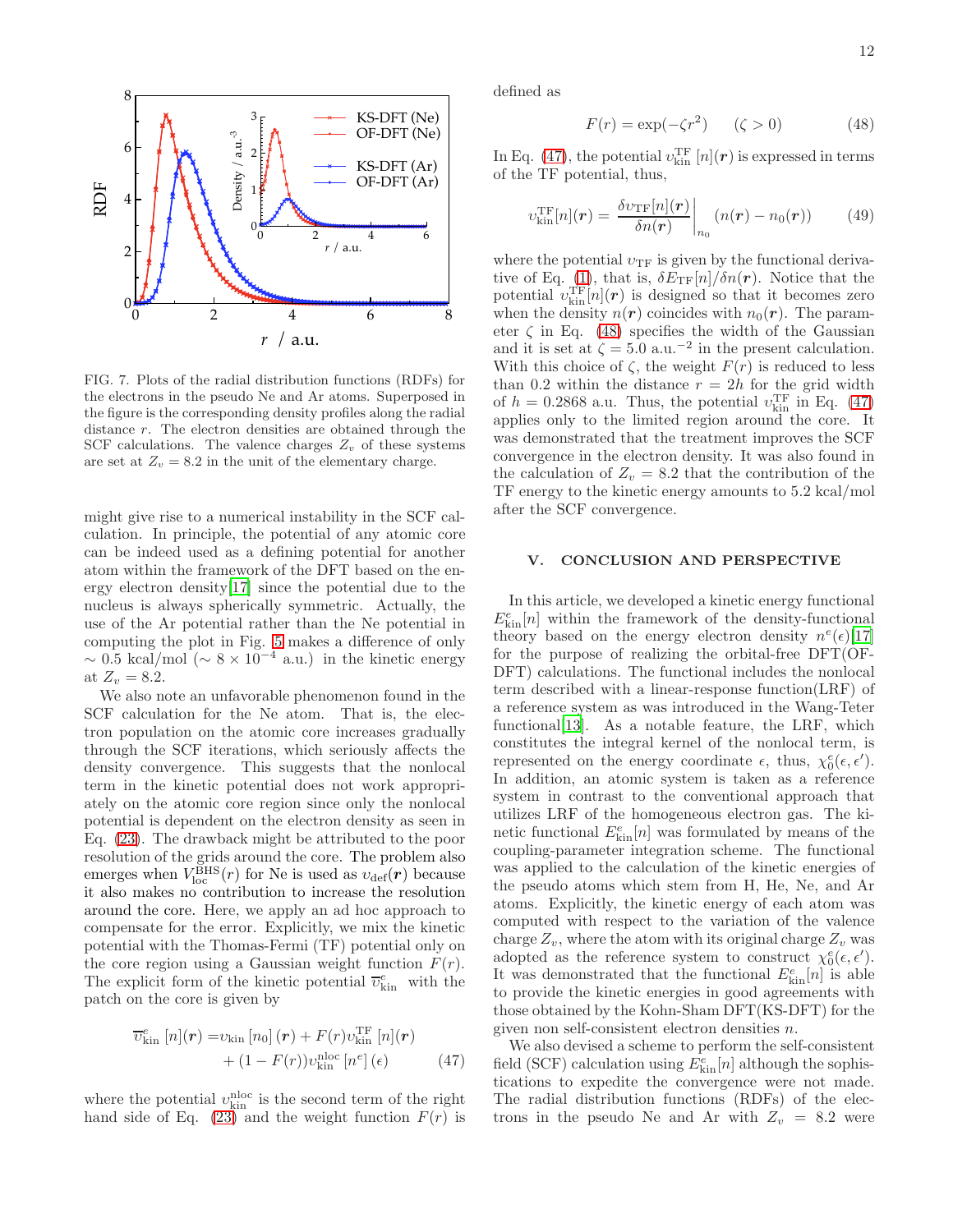obtained through the SCF calculations. The RDFs by the OF-DFT calculations showed reasonable agreements with those given by KS-DFT calculations. Thus, the reliability of the method was demonstrated.

It should be noticed that the application of the present approach to an actual system of interest such as molecules is inefficient since it necessitates the individual solution of the KS equation for a certain reference system to build the LRF for each system. Our strategy in the near future to solve the problem is to compute and store beforehand the LRFs of the constituent atomic systems. Then, we take the overlap of the component LRFs on the energy coordinate to construct the total LRF of the target molecule. We note that the construction of the molecular LRF on the energy coordinate is justified by the DFT based on the energy electron density[\[17\]](#page-14-16). Although the projection of the LRF onto the energy coordinate itself is time consuming, the computational cost is proportional to the system size. The reference electron density  $n_0$  will also be constructed from the overlap of the electron densities of the constituent atoms. The corresponding kinetic energy and the potential for the reference system will be evaluated by some existing GGA functional for instance. These methods will be developed and examined in a forthcoming issue.

#### ACKNOWLEDGMENTS

The author is grateful to Prof. N. Matubayasi in Osaka university for the fruitful discussions on the pseudo inverse method utilized for the inversion of the linearresponse matrix. This paper was supported by the Grant-in-Aid for Scientific Research on Innovative Areas (No. 23118701) from the Ministry of Education, Culture, Sports, Science, and Technology (MEXT); the Grant-in-Aid for Challenging Exploratory Research (No. 25620004) from the Japan Society for the Promotion of Science (JSPS); and the Grant-in-Aid for Scientific Re $search(C)$  (No. 17K05138) from the Japan Society for the Promotion of Science (JSPS). This research also used computational resources of the HPCI system provided by Kyoto, Nagoya, and Osaka university through the HPCI System Research Project (Project IDs: hp170046, hp180030, hp180032, hp190011, and hp200016).

#### Appendix A: Linear-response Function

Here, we prove that the linear-response function (LRF)  $\chi_0^e(\epsilon, \epsilon')$  in Eq. [\(24\)](#page-4-5) defined on the energy coordinate is positive semi-definite. We start the discussion with the LRF  $\chi_0(r,r')$  in Eq. [\(42\)](#page-7-0) defined on the spatial

coordinate. First, we provide the proof that  $\chi_0(r, r')$  is positive semi-definite. To this end, we consider a quantity Q with respect to an arbitrary function  $q(\mathbf{r})$ ,

<span id="page-12-0"></span>
$$
Q = \int dr dr' q(\mathbf{r}) \chi_0 (\mathbf{r}, \mathbf{r}') q^* (\mathbf{r}') \tag{A1}
$$

For our purpose, it is sufficient to prove that the relation  $Q \geq 0$  always holds. By substituting Eq. [\(42\)](#page-7-0) into Eq. [\(A1\)](#page-12-0), one readily obtains,

$$
Q = \int dr dr' \sum_{i}^{\text{occ}} \sum_{a}^{\text{vir}} \frac{1}{\varepsilon_a^0 - \varepsilon_i^0} q(r) \varphi_i^{0*}(r) \varphi_a^0(r)
$$
  
 
$$
\times \varphi_a^{0*}(r') \varphi_i^0(r') q^*(r')
$$
  

$$
= \sum_{i}^{\text{occ}} \sum_{a}^{\text{vir}} \frac{1}{\epsilon_a^0 - \epsilon_i^0} \int dr dr' \Phi_{ia}(r) \Phi_{ia}^*(r')
$$
  

$$
= \sum_{i}^{\text{occ}} \sum_{a}^{\text{vir}} \frac{1}{\epsilon_a^0 - \epsilon_i^0} |S_{ia}|^2
$$
(A2)

where the function  $\Phi_{ia}(r)$  in the right hand side of the second equality is defined as  $\Phi_{ia}(\mathbf{r}) = q(\mathbf{r})\varphi_i^{0*}(\mathbf{r})\varphi_a^{0}(\mathbf{r})$ and  $S_{ia}$  in the last equality is given by  $S_{ia} = \int d\mathbf{r} \Phi_{ia}(\mathbf{r}).$ Note that the quantity  $Q$  becomes zero when the function  $q(\mathbf{r})$  is constant. Thus, it is proved that  $\chi_0(\mathbf{r}, \mathbf{r}')$  is positive semi-definite. Then, the it is rather straightforward to prove that  $\chi_0^e(\epsilon, \epsilon')$  is also positive semi-definite. For an arbitrary function  $q^e(\epsilon)$ , it reads,

$$
\int d\epsilon d\epsilon' q^e(\epsilon) \chi_0^e(\epsilon, \epsilon') q^e(\epsilon')
$$
\n
$$
= \int d\epsilon d\epsilon' q^e(\epsilon) q^e(\epsilon') \times \int d\mathbf{r} d\mathbf{r'} \chi_0(\mathbf{r}, \mathbf{r'}) \delta(\epsilon - v(\mathbf{r})) \delta(\epsilon' - v(\mathbf{r'}))
$$
\n
$$
= \int d\mathbf{r} d\mathbf{r'} \chi_0(\mathbf{r}, \mathbf{r'}) \int d\epsilon q^e(\epsilon) \delta(\epsilon - v(\mathbf{r})) \times \int d\epsilon' q^e(\epsilon') \delta(\epsilon' - v(\mathbf{r'}))
$$
\n
$$
= \int d\mathbf{r} d\mathbf{r'} \theta(\mathbf{r}) \chi_0(\mathbf{r}, \mathbf{r'}) \theta(\mathbf{r'}) \ge 0 \tag{A3}
$$

where  $\theta(\mathbf{r})$  is defined as  $\int d\epsilon q^e(\epsilon)\delta(\epsilon - v(\mathbf{r}))$ . Thus,  $\chi_0^e(\epsilon, \epsilon')$  is also positive semi-definite. Hence,  $\chi_0^e(\epsilon, \epsilon')$ can be inverted through a manipulation such as a pseudo inverse method.

#### Appendix B: Grid Error in Response Function

Since we utilize the real-space grid (RSG) approach in representing the response function  $\chi_0(r,r')$ , its projection  $\chi_0^e(\epsilon, \epsilon')$  onto the energy energy coordinate  $\epsilon$  (Eq. [\(24\)](#page-4-5)) is affected by the grid error inherent in  $\chi_0(\mathbf{r}, \mathbf{r}')$ . In this Appendix, we demonstrate that the terms with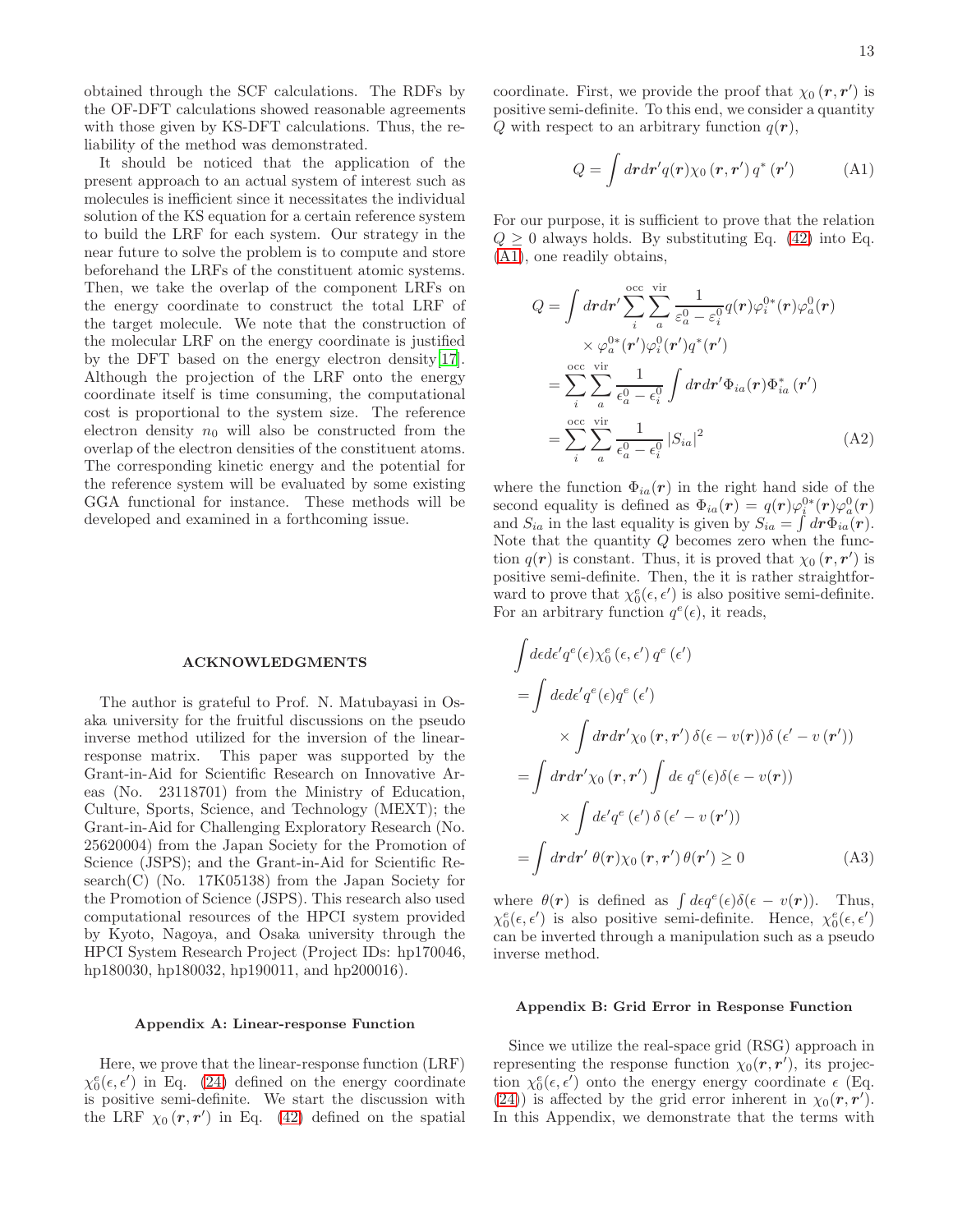small eigenvalues in the spectral decomposition in Eq. [\(44\)](#page-7-3) are comparable in magnitude to the grid error in  $\chi_0^e(\epsilon, \epsilon')$ . To this end, we employ the double-grid technique. Explicitly, the values  $\chi_0(r, r')$  at the double grids (DGs) are evaluated through numerical interpolations of the original coarse grids (CGs) to save the computer resources. In the next paragraph, a concise explanation is provided for the DG method applied to the response function of the Ar atom.

Hereafter, it is assumed that the origin of the position vectors is set at the atomic center. Since  $\chi_0(\mathbf{r}, \mathbf{r}')$  as a function of  $r$  has a cylindrical symmetry around the axis  $Z$  being oriented to the vector  $r'$ , the original data  $\chi_0(r,r')$  at CGs, which serve to evaluate the response function at DGs, can be reduced to three-dimensional data  $\tilde{\chi}_0$  without losing the information contents. Explicitly, the reference response function  $\tilde{\chi}_0$  has the three arguments, thus  $\widetilde{\chi}_0(d; Y, Z)$ , where d represents the length of the vector  $r'$ , and the coordinates  $(Y, Z)$  specify the position  $r$  on the plane which includes  $r$  and the axis  $Z$ . We, thus evaluate  $\tilde{\chi}_0(d; Y, Z)$  beforehand at CGs with the grid width  $h$  given in subsection III A. The DGs are then placed within each CG at the interval of  $h/N_{\text{DG}}$ along each axis  $(1 \leq N_{\text{DG}} \leq 4, N_{\text{DG}} \in \mathbb{Z})$ . Let  $r_i$ and  $r_i$  be the position vectors of the DGs with indices i and  $j$ , respectively, the corresponding response function  $\chi_0(\mathbf{r}_i, \mathbf{r}_j)$  is to be obtained through the following procedure. Based on the above discussion, the six-dimensional coordinate  $(r_i, r_j)$  can be readily cast into the reduced variables  $(d; Y, Z)$ , thus

<span id="page-13-0"></span>
$$
\begin{cases}\nd = |r_j| \\
Y = |r_i| \sin \theta \\
Z = |r_i| \cos \theta\n\end{cases}
$$
\n(B1)

where  $\theta$  represents the angle between the vectors  $r_i$  and r<sub>j</sub>, and defined by  $\cos \theta = \frac{r_i \cdot r_j}{|r_i| \cdot |r_i|}$  $\frac{r_i \cdot r_j}{|r_i| \cdot |r_j|}$ . We note that the indices i and j in Eq.  $(B1)$  are interchangeable because of the symmetry of the function  $\chi_0(\mathbf{r}_i, \mathbf{r}_j)$ . In this work, the response function  $\chi_0(\mathbf{r}_i, \mathbf{r}_j)$  between the coordinates  $r_i$  and  $r_j$  at the DGs is evaluated through the 4th-order polynomial interpolation of the function  $\widetilde{\chi}_0(d; Y, Z)$  defined at CGs. The DGs are placed within the CGs of which distances from the atomic core are less than 5.0 a.u. The numerical detail of the interpolation is presented in Ref. [24.](#page-14-31)

In Fig. [8](#page-13-1) the diagonal elements of the response functions  $\chi_0^e(\epsilon, \epsilon')$  as functions of the index for the discrete energy coordinate  $\epsilon$  are presented for the various  $N_{\text{DG}}$ . It is seen in the figure that all the graphs are characterized by two distinct peaks although they differ slightly each other due to the difference in the width of the DG. It is also recognized that the graphs reasonably converge as the grid interval decreases, which shows that the calculation with  $N_{\text{DG}} = 4$  offers the smallest grid error among the plots as expected. We subtract the result for  $N_{\text{DG}} = 4$ from that for other  $N_{\text{DG}}$  to estimate the effect of the grid width on the response function. Since the result for

 $N_{\text{DG}} = 1$  is equivalent in principle to the calculation done in the main text, the graph ' $N_{\text{DG}}(1) - N_{\text{DG}}(4)$ ' approximately exhibits the grid error in representing  $\chi_0^e(\epsilon, \epsilon')$ in the present work. The three horizontal broken lines in the figure approximately show maximum values of the plots shown in Figs. [2\(](#page-7-2)b), (c), and (d). It is observed that the grid error is comparable or even larger in magnitude than the response functions with  $g_2$  and  $g_3$ . Therefore, the high-frequency modes  $\gamma_i$  in the response function are seriously contaminated by artifacts due to the grid errors. These contributions should be excluded from the summation of Eq. [\(45\)](#page-7-4) because the contamination is erroneously amplified by the multiplication of  $g_i^{-1}$ . Seemingly, it is quite difficult to extract the grid errors from the eigenvectors. One might consider that the DG method will alleviate the problem. We found, however, that the introduction of the DGs destroys unfortunately the crucial condition that  $\chi_0^e(\epsilon, \epsilon')$  is positive semi definite. This problem could be attributed to the error in the polynomial interpolation utilized in the DG method.



<span id="page-13-1"></span>FIG. 8. The diagonal elements of the linear-response function  $\chi_0^e(\epsilon, \epsilon')$  for the pseudo Ar atom as functions of the grid index for the energy coordinate  $\epsilon$ . The real lines are the plots for the calculations with  $N_{\text{DG}}$ . The plots with the broken lines are the results for  $N_{\text{DG}} = 1, 2$ , and 3 subtracted by that for  $N_{\text{DG}} = 4$ . The three horizontal broken lines represent the values, 0.04, 0.004, and 0.0005, which are approximately the maximum values of the component response functions  $g_i \gamma_i(\epsilon) \gamma_i(\epsilon')$  with the eigenvalues  $g_1, g_2$ , and  $g_3$  shown in Figs. [2\(](#page-7-2)b), (c), and (d), respectively.

Although the truncation in the expansion of Eq. [\(44\)](#page-7-3) within a few terms would not seriously affect the accuracy of the kinetic energy, it is desirable to make some devices in the future work to alleviate the problem. First, some approximate method should be developed to estimate the error in the response function in terms of the grid size in the real-space cell, which will offer a method of rational truncations. Second, a new numerical device for the DG approach should be made to maintain the positive semi definiteness in the construction of the matrix  $\chi_0^e(\epsilon, \epsilon')$ . These subjects will be addressed in the forthcoming issues.